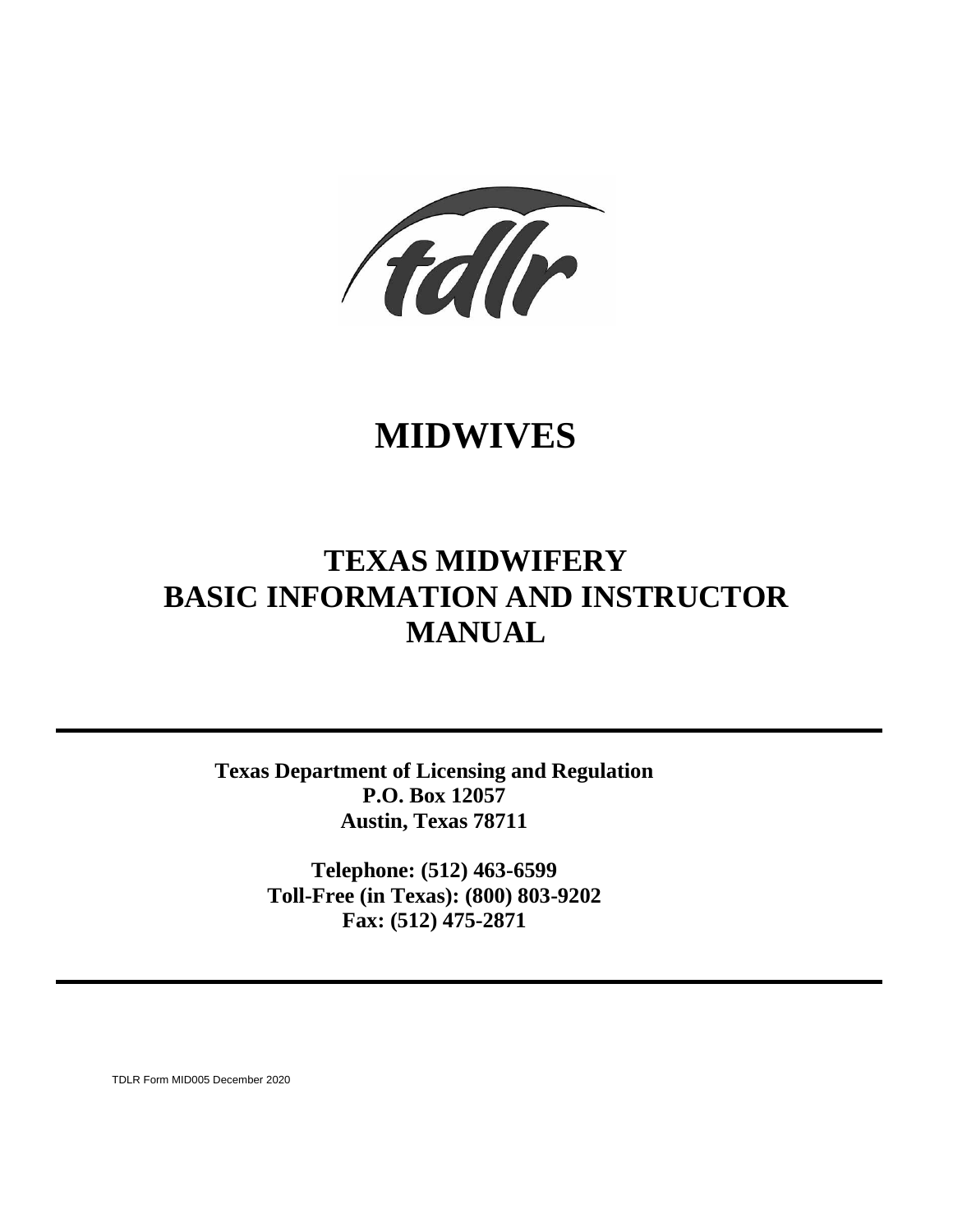- I. How to use this manual
	- I.1 Purpose
	- I.2 Texas Department of Licensing and Regulation (TDLR) Vision, Mission, Philosophy and Core Values
- II. What is midwifery?
	- II.1 Definition
	- II.2 History of Midwifery in Texas
	- II.3 MANA Core Competencies
	- II.4 Midwifery Model of Care
- III. Frequently Asked Questions
	- \* What is the difference between laws and rules?
	- \* Who is approved to provide continuing education for midwives?
	- \* How do I pursue supervised clinical experience in Texas?
	- \* How do I become licensed for the first time?
	- \* How do I renew after a lapse in licensure?
	- \* What if a complaint is filed against me?
	- \* What is the difference between referral and transfer?
- IV. Texas Midwifery Act (Texas Occupations Code Ch. 203 Midwives)
- V. TDLR Rules for Midwifery Practice (16 Texas Administrative Code Chapter 115)
- VI. Laws and Rules Relevant to Midwifery Practice in Texas

VI.1 Health Related Laws and Rules

- Newborn Screening, Health and Safety Code Secs. 33.011 33.013
- Critical Congenital Heart Disease (CCHD) Reporting
- HIV/STD/Hepatitis B/Syphilis Testing, 25 TAC §97.135
- Eye Prophylaxis, Health and Safety Code Sec. 81.091 & Health and Safety Code Secs. 483.001, 483.041
- Communicable Diseases & Reportable Conditions, 25 TAC §97.2, §97.3, §97.5, §97.132
- Universal Precautions
- Newborn Hearing Screening
- Use of Oxygen
- Removal of Placenta

VI.2 Administrative Laws and Rules

• Birth and Death Certificates, Health and Safety Code Secs. 192.003 & 195.003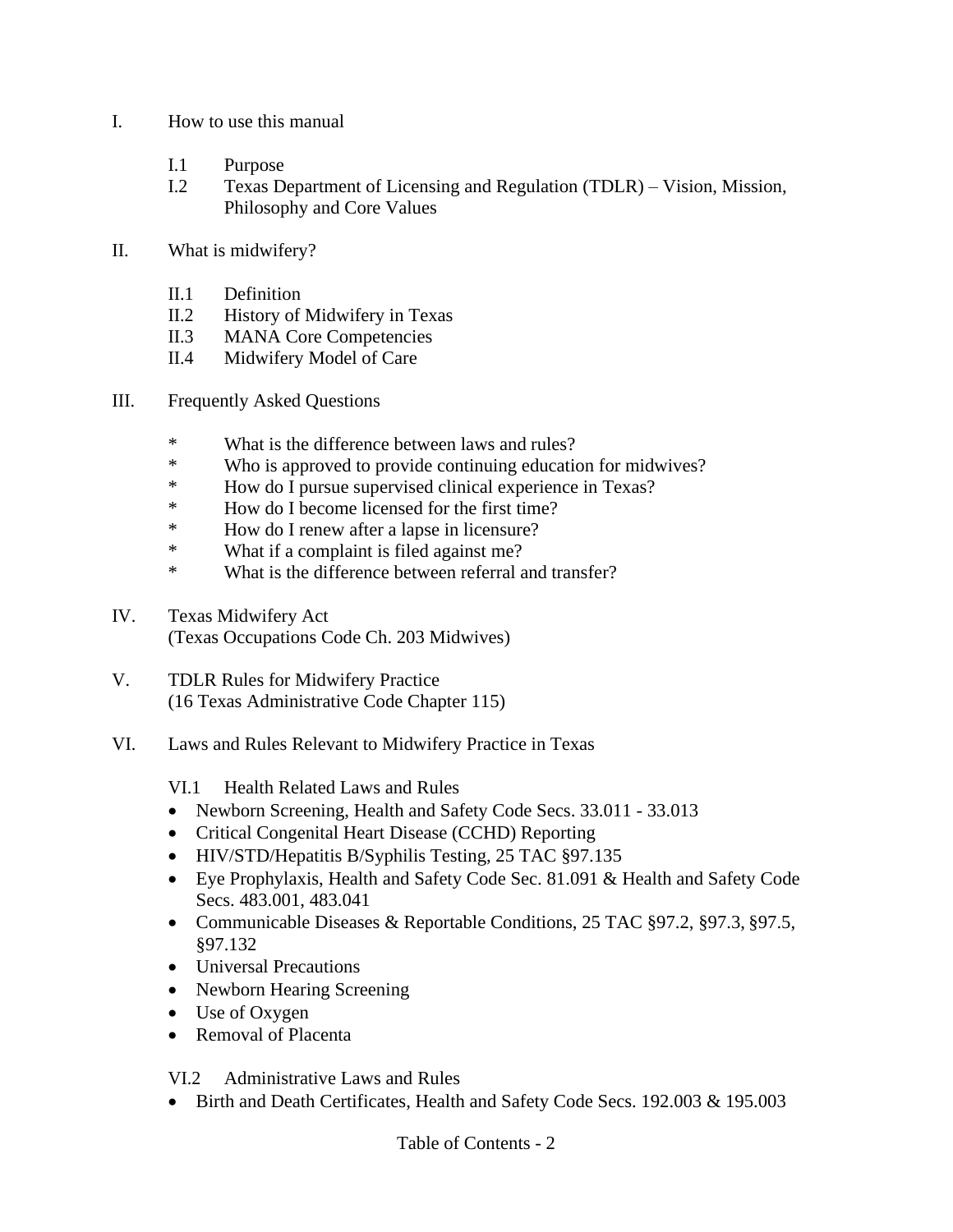- Birth Registrar Certification
- Birthing Center Licensing
- Paternity Acknowledgment
- Medicaid
- NPI Numbers

# VI.3 Required Provision of Informational Material

- Depression
- SIDS
- Shaken Baby
- Vaccine Schedule
- Pertussis
- Cord Blood Registry
- Dangers of Heatstroke
- Down's Syndrome
- Cytomegalovirus

# VI.4 Other

- Abuse/Family Violence, Texas Family Code Title 5 Chapter 261
- Deceptive Trade Practices
- Clinical Laboratory Improvement Act (CLIA)
- Other Health Related Professions
- HIPAA
- Standing Orders

VII. Standard Forms (all forms are available on website at: [https://www.tdlr.texas.gov/midwives/midwives.htm\)](http://www.tdlr.texas.gov/midwives/midwives.htm))

- \* Application for Licensure
- \* Informed Choice
- \* Newborn Screening Agreement<br>
\* Newborn Screening Training Ce
- Newborn Screening Training Certification
- \* Newborn Screening Test Objection Form

VIII. Other Information (available on website at: [https://www.tdlr.texas.gov/midwives/midwives.htm\)](http://www.tdlr.texas.gov/midwives/midwives.htm))

- \* List of Approved Basic Midwifery Education Courses
- \* List of Licensed Midwives in Texas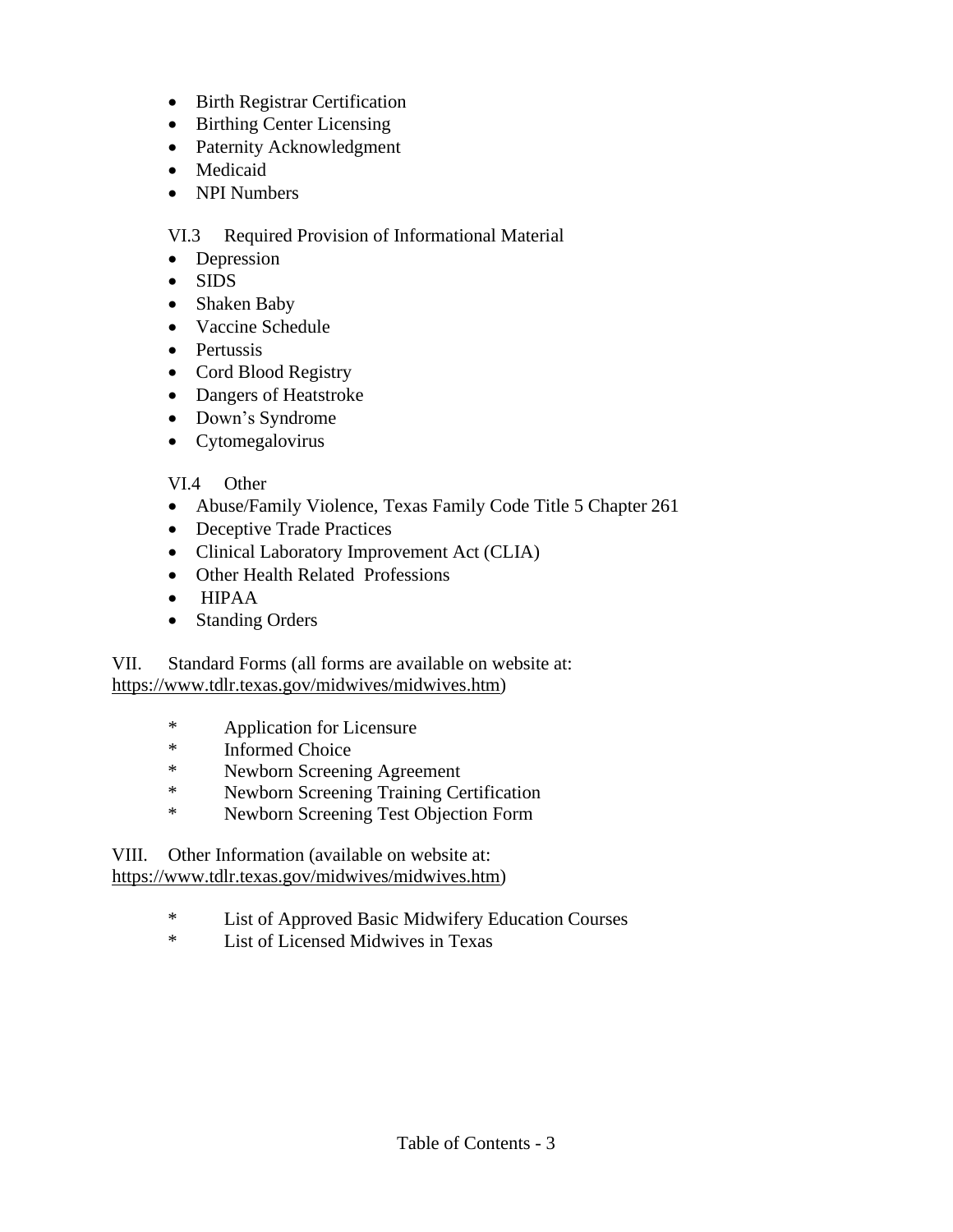*Recommended resources not included in this Manual:*

DSHS Vital Statistics' Handbook on Birth Registration DSHS Health Facility Licensing's Birthing Center Licensing Rules DSHS Vital Statistics' Handbook on Paternity DSHS Communicable Disease Program's Reportable Conditions in Texas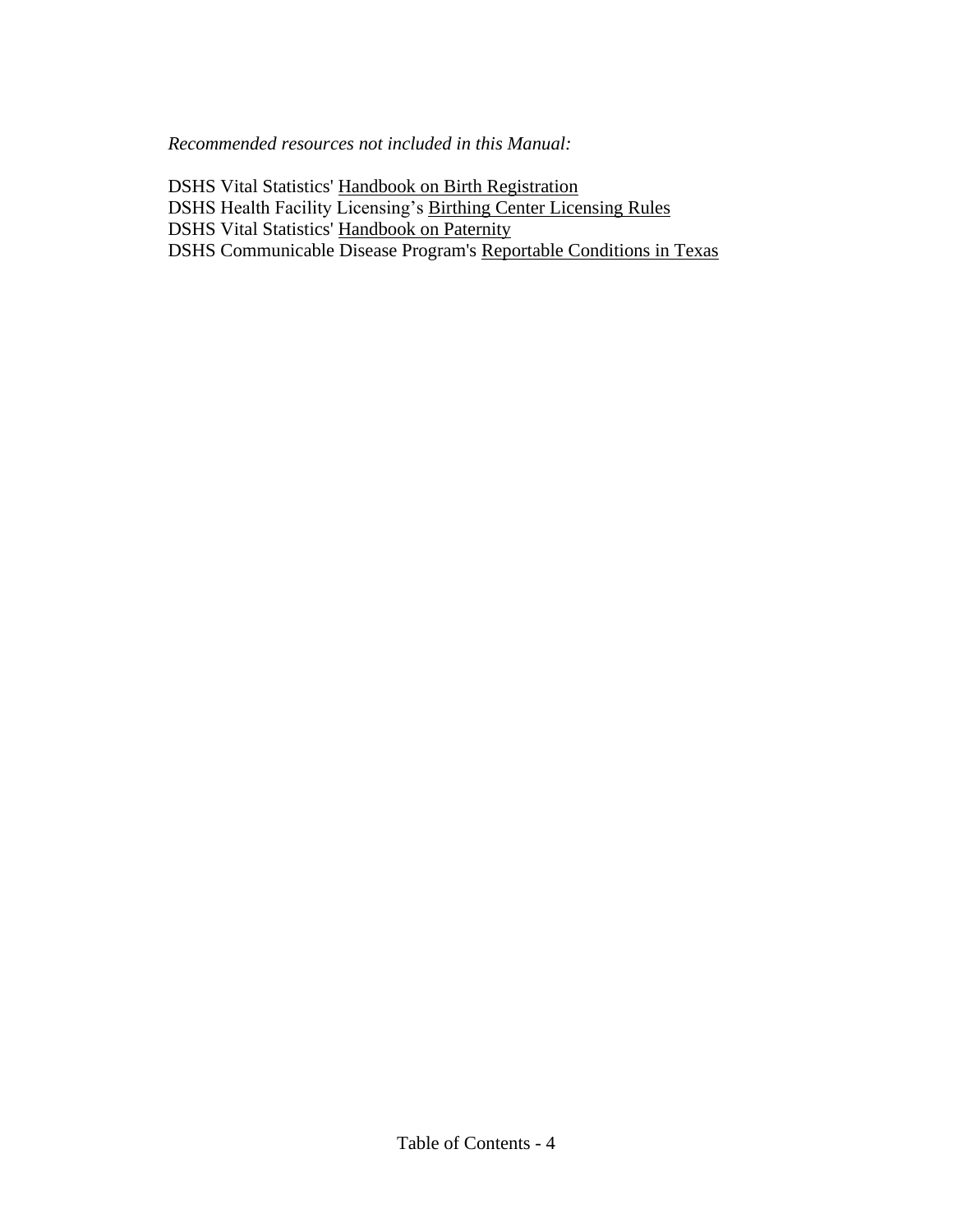# **I. How to Use this Manual**

# **I.1 Purpose**

The purpose of this manual is to provide midwives, students, and persons gaining supervised clinical experience with information necessary for the practice of midwifery in Texas. It contains laws, rules and policies that may be useful to you in your practice. The Texas Midwifery Act, Occupations Code Chapter 203, and the TDLR Midwifery Rules, 16 Texas Administrative Code Section 115, are an integral part of this manual.

The TDLR Midwifery Rules implement the Texas Midwifery Act relating to the practice and regulation of licensed midwives and midwifery education courses in Texas.

Please note that the descriptions of Texas laws and rules do not contain the complete text of the statute or rules cited. If you are unsure as to whether there has been a change to a specific law or rule since the printing of this Manual, you may refer to the State of Texas web site at: [http://www.texasonline.com.](http://www.texasonline.com/)

The Handbooks produced by other DSHS programs, which are recommended reading, are not translated in conjunction with this Manual. Contact the appropriate DSHS program for any updates to these Handbooks.

## **TDLR would like to encourage you to use this Manual and update it regularly.**

#### **I.2 TDLR's Vision**

To be the best at creating 'next' practices that deliver low-cost licensing and regulatory services and an exceptional customer experience.

## **TDLR's Mission**

To earn the trust of Texans every day by providing innovative regulatory solutions for our licensees and those they serve.

## **TDLR's Philosophy**

To achieve smaller, smarter government, we:

- Honor the public by being fair, transparent, and efficient;
- Value our customers and coworkers by seeking and using their input;
- Foster innovation and change by challenging the status quo;
- Recruit, empower, and reward high-performing employees; and
- Transform programs and improve services for customers.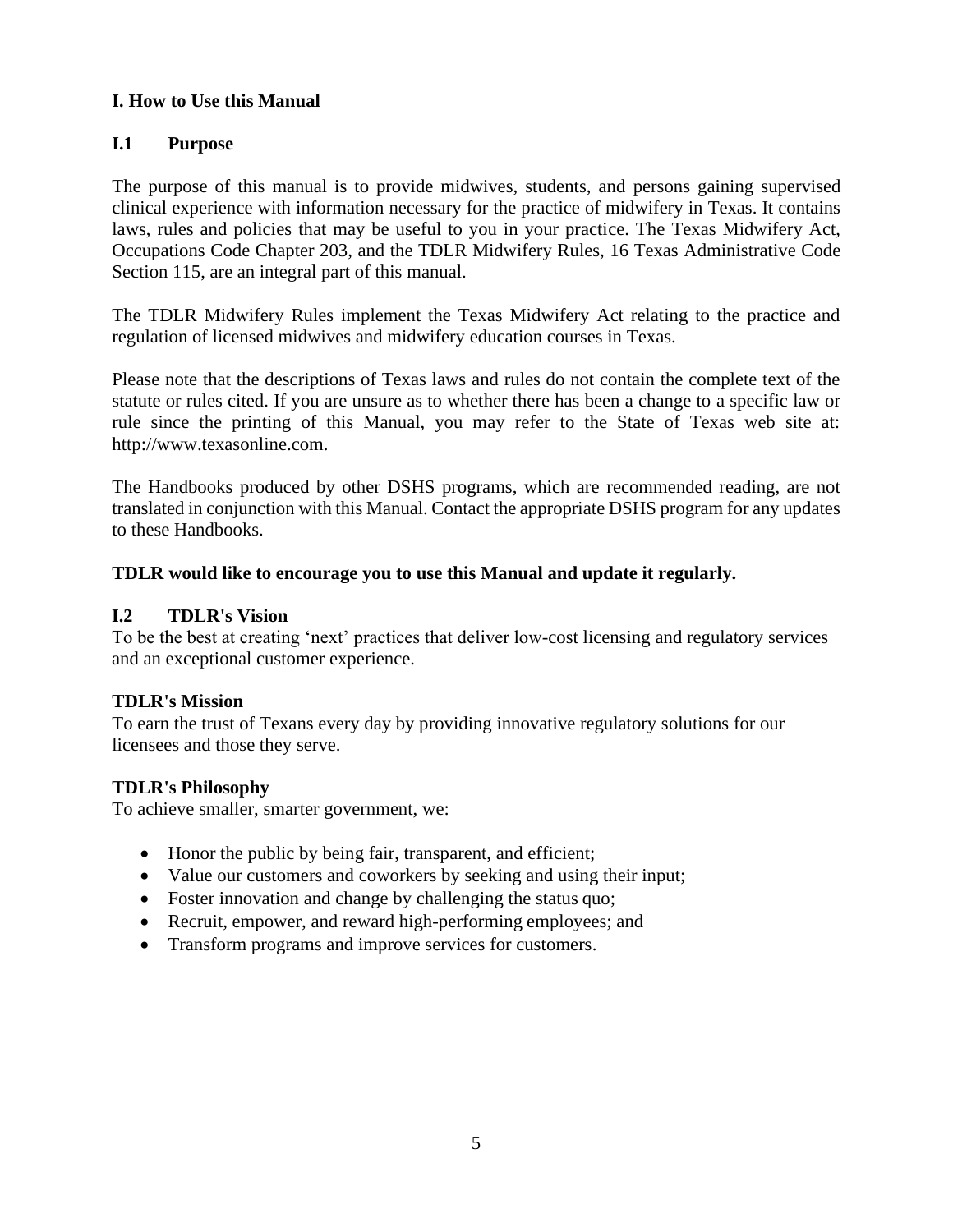# **TDLR's Core Values**

The following core values reflect what is truly important to us as an organization. These are not values that change from time to time, situation to situation, or person to person, but rather they are the foundation of our agency culture.

- Accountable to Texans
- Create an exceptional customer service experience
- Integrity in all we do
- Lead through innovation
- Open and free communication
- Respect for all
- Teamwork built on individual strengths and ingenuity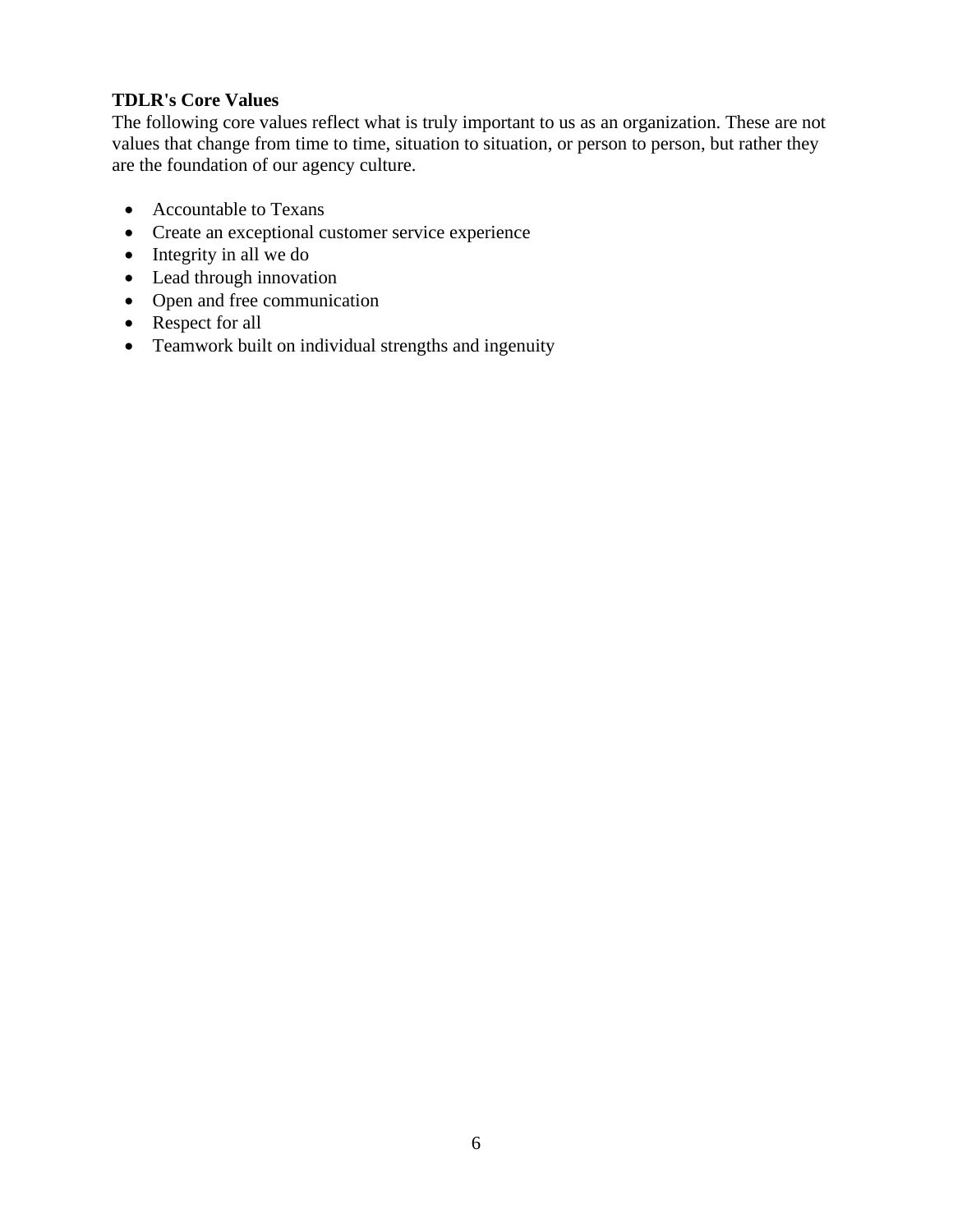#### **II. What is midwifery?**

#### **II.1 Definition of "Midwife", "Midwifery" and "Normal"**

Sec. 203.002. DEFINITIONS of the Texas Midwifery Act defines these three terms:

(6) "Midwife" means a person who practices midwifery and has met the licensing requirements established by this chapter and commission rules.

(7) "Midwifery" means the practice of:

(A) providing the necessary supervision, care, and advice to a woman during normal pregnancy, labor, and the postpartum period; (B) conducting a normal delivery of a child; and

(C) providing normal newborn care.

(9) "Normal" means, as applied to pregnancy, labor, delivery, the postpartum period, and the newborn period, and as defined by commission rule, circumstances under which a midwife has determined that a client is at a low risk of developing complications.

The Midwifery Practice Standards and Principles, 16 TAC 115.100 – 115.117, provide specific guidance on whether a client is "at low risk for developing complications."

#### **II.2 History of Midwifery in Texas**

Prior to the modern era of specialization in medicine -- particularly in prenatal care -- there was always a woman in the village, the small town, or somewhere in the family that people went to for sore throats, who knew a lot about herbs and home remedies, and who was willing to assist in the birth of a baby. Parteras, serving the Spanish speaking population, and "granny ladies," in rural Texas, are part of the traditional folklore and cultural legacy of Texas history, from the time of the Texas Republic and before. In 1925, more than 50 percent of the babies born in Texas were delivered by midwives. This reflected the rural and working poor population in Texas, among whom low income was a barrier to institutional medical care.

Historically, Acts of the legislature regarding such public health practices as eye care at birth, registration of birth, detection of sexually transmitted disease, and newborn screening for phenylketonuria or diabetes, have recognized midwives as practitioners. Yet prior to 1983, Texas did not regulate midwives. However, two cities along the Texas-Mexico border, where economic conditions and tradition made lay midwifery a widely accepted practice, adopted municipal ordinances requiring a permit to practice lay midwifery. In Banti v Texas, 1956, a midwife was accused of practicing medicine without a license (the baby was stillborn) and unlawfully treating the mother "for a disease and physical disorder." Mrs. Banti argued that childbirth is not a disease or a disorder, but nevertheless was convicted by the local court. However, on appeal, the court overturned the conviction because the state legislature had "not defined the practice of medicine so as to include the act of assisting women in parturition or childbirth."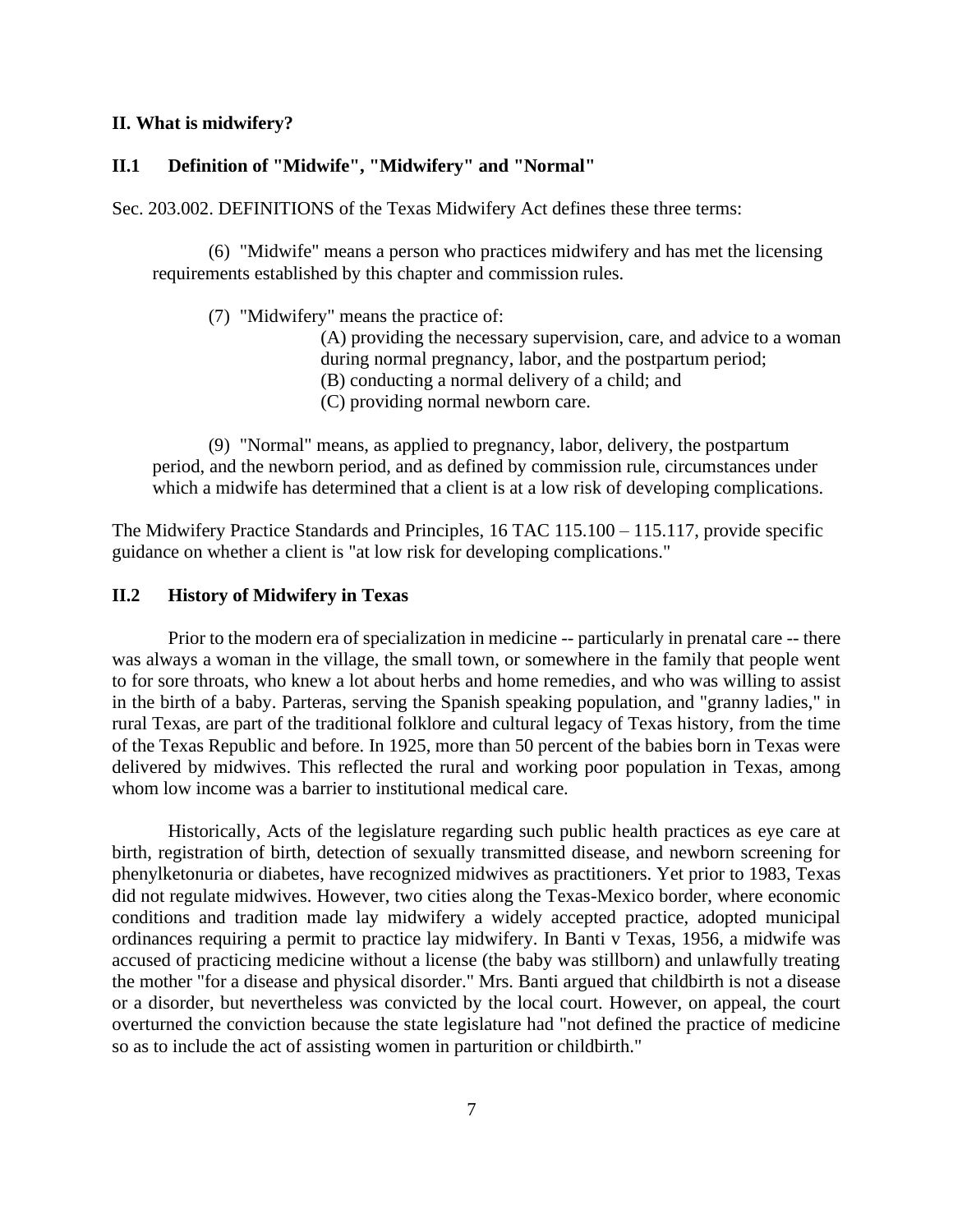In 1983, the Texas Legislature passed the Texas Midwifery Act (at the time known as the 'Lay Midwifery Act'), because of rising concern among legislators over the lack of regulation of direct entry midwives. The Texas Midwifery Act was codified in 1999 as Texas Occupations Code, Chapter 203 Midwives. In 2015, the Act was amended to abolish the Texas Midwifery Board. Regulation of midwives and midwifery education courses was transferred to the Texas Department of Licensing and Regulation.

#### **II.3 Core Competencies**

The Midwives Alliance of North America (MANA) Core Competencies establish the essential knowledge, clinical skills and critical thinking necessary for entry-level practice for direct-entry midwifery in the United States. The Certified Professional Midwife (CPM) is based on the MANA Core Competencies. The MANA Core Competencies were written and adopted by the MANA Board of Directors on October 3, 1994, and revised and adopted on August 4, 2011 and again in December 2014.

#### **MANA Core Competencies**

#### **Introduction**

The MANA Core Competencies establish the essential knowledge, clinical skills and critical thinking necessary for entry-level midwifery practice. An entry-level midwife is qualified to practice midwifery autonomously. The Competencies inform practicing midwives, student midwives, midwifery education programs, consumers, accreditation and certification agencies, state and federal legislators, licensing authorities, health policy makers and other health care professionals concerning the practice of midwifery. Individual midwives are responsible to the licensing authority and regulations of the jurisdiction within which they practice. Midwives provide care to parturient women and their newborn babies in a variety of settings in accordance with the Midwives Model of Care™, which is based on the principle that pregnancy and birth are normal life processes.

The Midwives Model of Care™ includes:

- monitoring the physical, psychological and social well-being of the mother throughout the childbearing cycle;
- providing the mother with individualized education, counseling and prenatal care; continuous hands-on assistance during labor and delivery; and postpartumsupport;
- minimizing technological interventions;
- identifying and referring women who require obstetrical attention.

[\[http://cfmidwifery.org/mmoc/define.aspx; C](http://cfmidwifery.org/mmoc/define.aspx%3B)opyright © 1996–2008, Midwifery Task Force, Inc., All Rights Reserved.]

The application of this woman-centered model of care has been proven to reduce the incidence of birth injury, trauma and cesarean section. The scope of midwifery practice may be expanded beyond the Core Competencies outlined in this document to incorporate additional skills and procedures that improve care for women and their families.

#### **The midwife provides care according to the following guiding principles of practice:**

• Pregnancy and childbearing are natural physiologic life processes.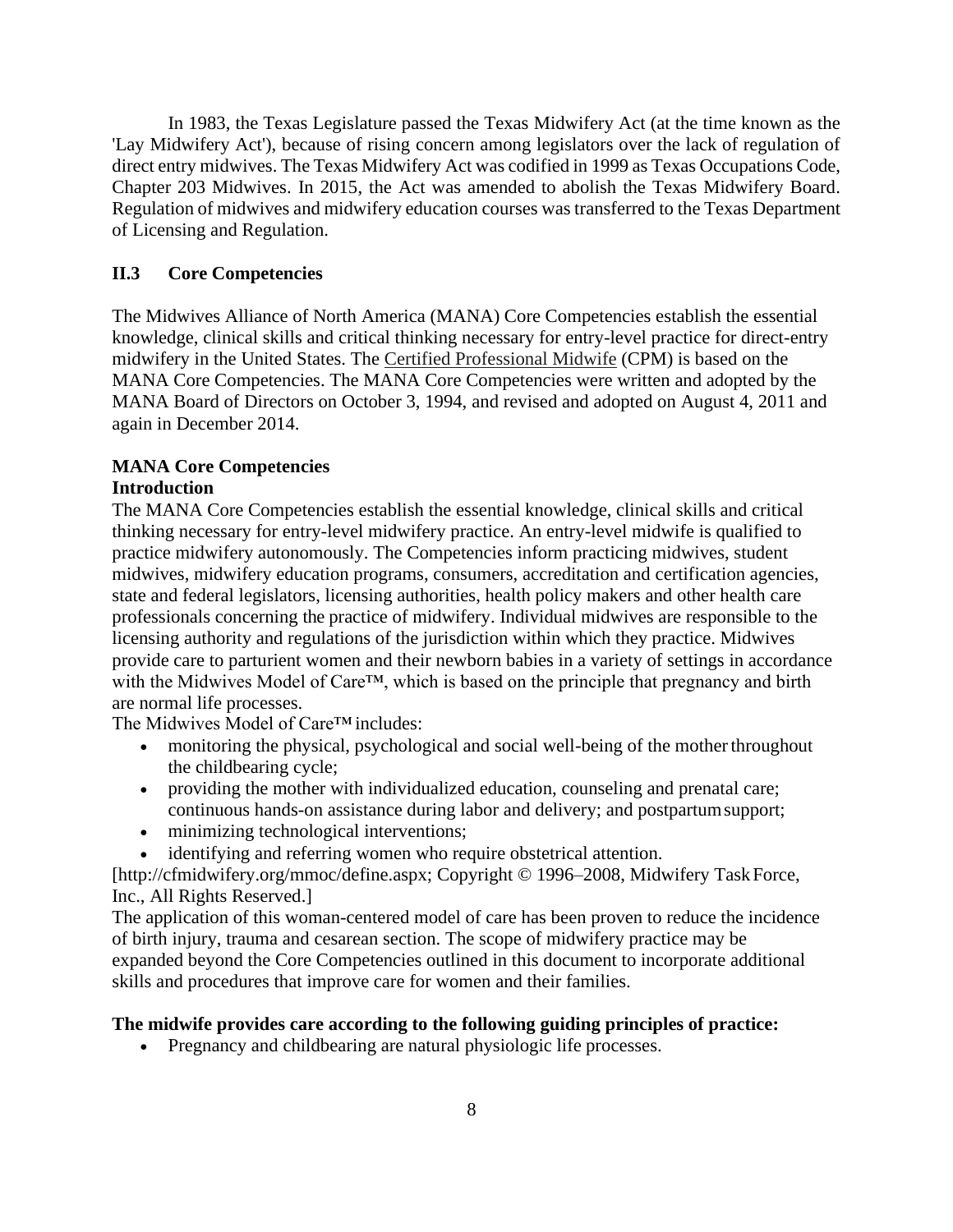- Women have within themselves the innate biological wisdom to give birth.
- Physical, emotional, psychosocial and spiritual factors synergistically shape the health of individuals and affect the childbearing process.
- The childbearing experience and birth of a baby are personal, family and community events.
- The woman is the only direct care provider for herself and her unborn baby; thus, the most important determinant of a healthy pregnancy is the mother herself.
- The parameters of "normal" vary widely, and each pregnancy, birth, and each baby is unique.

#### **In consideration thereof:**

- Midwives work in partnership with women and their chosen support community throughout the caregiving relationship.
- Midwives respect and support the dignity, rights and responsibilities of the women they serve.
- Midwives are committed to addressing disparities in maternal and child health care status and outcomes.
- Midwives work as autonomous practitioners, although they collaborate with other health care and social service providers when necessary.
- Midwives work to optimize the well-being of mothers and their developing babies as the foundation of caregiving.
- Midwives recognize the empowerment inherent in the childbearing experience and strive to support women to make informed decisions and take responsibility for their own and their baby's well-being.
- Midwives integrate clinical or hands-on evaluation, theoretical knowledge, intuitive assessment, spiritual awareness and informed consent and refusal as essential components of effective decision making.
- Midwives strive to ensure optimal birth for each woman and baby and provide guidance, education and support to facilitate the spontaneous processes of pregnancy, labor and birth, lactation and mother–baby attachment, using appropriate intervention as needed.
- Midwives value continuity of care throughout the childbearing cycle and strive to maintain such continuity.
- Midwives are committed to sharing their knowledge and experience through such avenues as peer review, preceptorship, mentoring and participation in MANA's statistics collection program.

## **MANA Core Competencies - available online at:<http://www.mana.org/>**

Academic knowledge provides the theoretical foundation for understanding the scope of health during the childbearing year in order to distinguish deviations from healthy functioning.

Clinical skills refer to the hands-on assessment of the woman's physical health, observation of her psychosocial well-being and skilled listening. The midwife views health holistically, uses critical thinking to evaluate clinical findings, applies intuition as authoritative knowledge, maintains an integrated understanding of the whole picture and, with the woman, identifies and creates a plan of care based on conscious analysis of challenges and goals.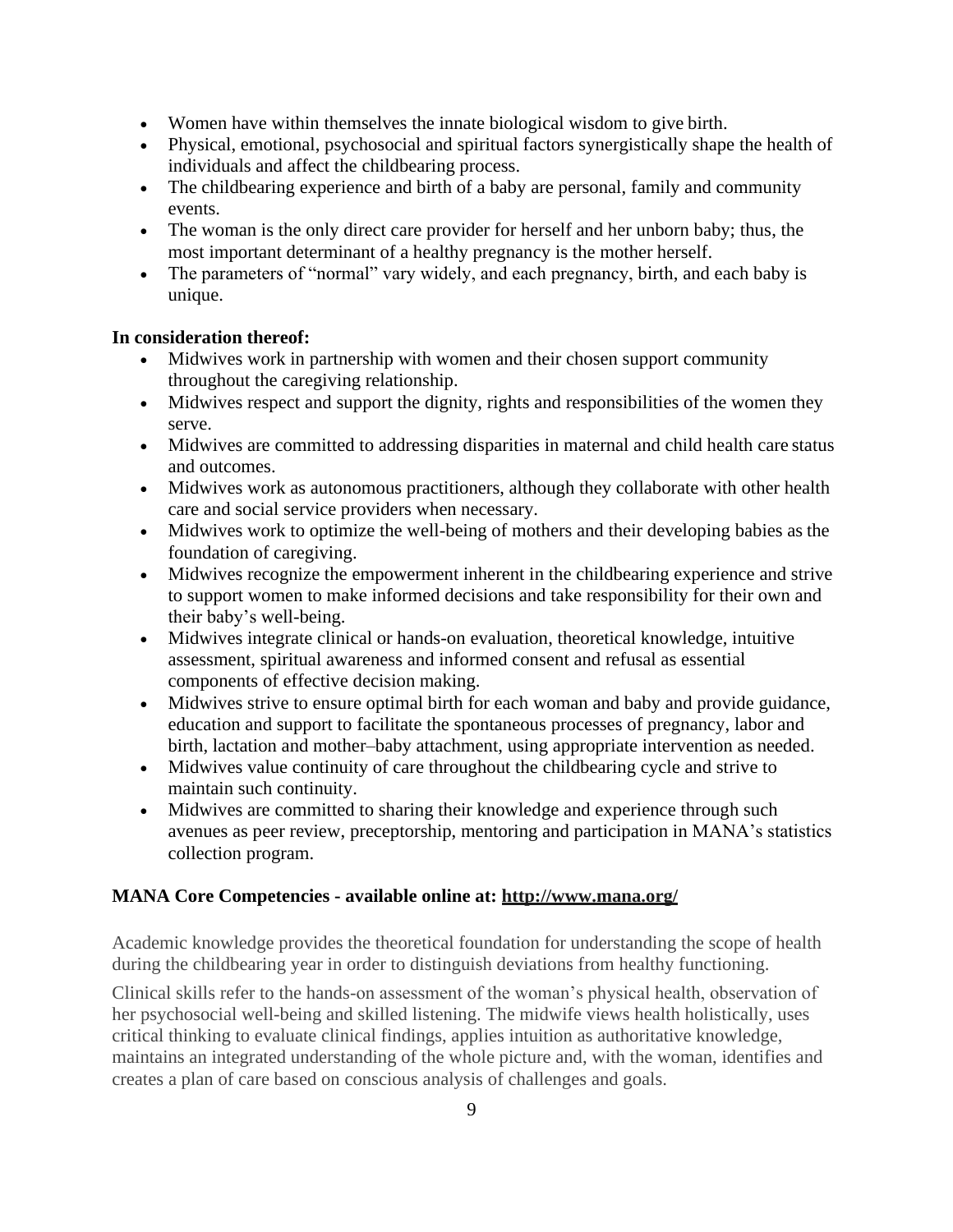#### *I. General Knowledge and Skills*

The midwife's knowledge and skills include but are not limited to:

- A. communication, counseling and education before pregnancy and during the childbearingyear;
- B. human anatomy and physiology, especially as relevant to childbearing;
- C. human sexuality;
- D. various therapeutic health care modalities for treating body, mind and spirit;
- E. community health care, wellness and social service resources;
- F. nutritional needs of the mother and baby during the childbearing year;
- G. diversity awareness and competency as it relates to childbearing.
- The midwife maintains professional standards of practice including but not limited to:
- A. principles of informed consent and refusal and shared decision making;
- B. critical evaluation of evidence-based research findings and application to best practices;
- C. documentation of care throughout the childbearing cycle;
- D. ethical considerations relevant to reproductive health;
- E. cultural sensitivity and competency;
- F. use of common medical terms;
- G. implementation of individualized plans for woman-centered midwifery care that support the relationship between the mother, the baby and their larger support community;
- H. judicious use of technology;
- I. self-assessment and acknowledgement of personal and professional limitations.

## *II. Care During Pregnancy*

The midwife provides care, support and information to women throughout pregnancy and determines the need for consultation, referral or transfer of care as appropriate. The midwife has knowledge and skills to provide care that include but are not limited to:

- A. identification, evaluation and support of mother and baby well-being throughout the process of pregnancy;
- B. education and counseling during the childbearing cycle;
- C. identification of pre-existing conditions and preventive or supportive measures to enhance client well-being during pregnancy;
- D. nutritional requirements of pregnant women and methods of nutritional assessment and counseling;
- E. emotional, psychosocial and sexual variations that may occur during pregnancy;
- F. environmental and occupational hazards for pregnant women;
- G. methods of diagnosing pregnancy;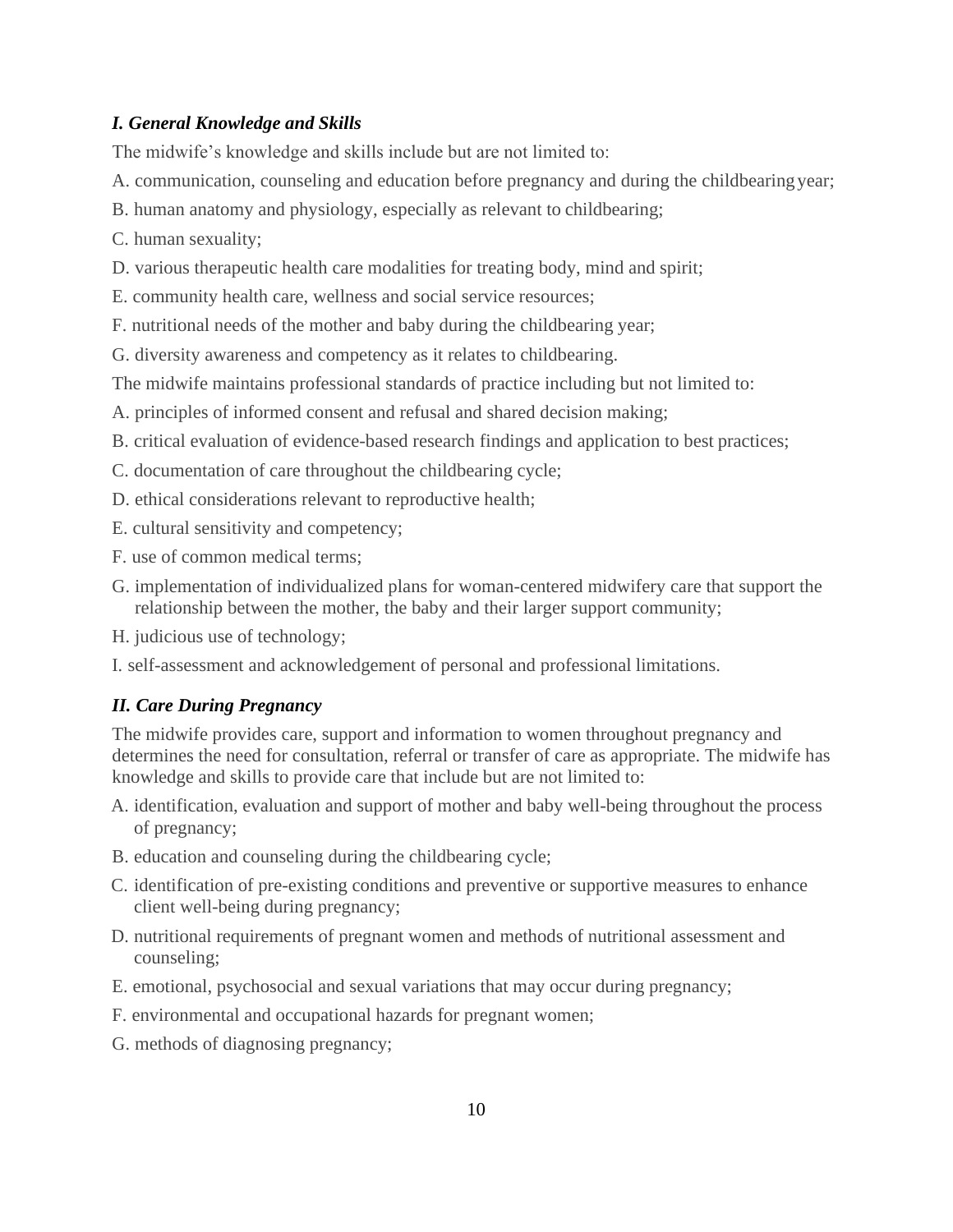- H. the growth and development of the unborn baby;
- I. genetic factors that may indicate the need for counseling, testing or referral;
- J. indications for and risks and benefits of biotechnical screening methods and diagnostic tests used during pregnancy;
- K. anatomy, physiology and evaluation of the soft and bony structures of the pelvis;
- L. palpation skills for evaluation of the baby and the uterus;
- M. the causes, assessment and treatment of the common discomforts of pregnancy;
- N. identification, implications and appropriate treatment of various infections, disease conditions and other problems that may affect pregnancy;
- O. management and care of the Rh-negative woman;
- P. counseling to the woman and her family to plan for a safe, appropriate place for birth.

#### *III. Care During Labor, Birth and Immediately Thereafter*

The midwife provides care, support and information to women throughout labor, birth and the hours immediately thereafter. The midwife determines the need for consultation, referral or transfer of care as appropriate. The midwife has knowledge and skills to provide care that include but are not limited to:

A. the processes of labor and birth;

- B. parameters and methods, including relevant health history, for evaluating the well-being of mother and baby during labor, birth and immediately thereafter;
- C. assessment of the birthing environment to assure that it is clean, safe and supportive and that appropriate equipment and supplies are on hand;
- D. maternal emotional responses and their impact during labor, birth and immediately thereafter;
- E. comfort and support measures during labor, birth and immediately thereafter;
- F. fetal and maternal anatomy and their interrelationship as relevant to assessing the baby's position and the progress of labor;
- G. techniques to assist and support the spontaneous vaginal birth of the baby and placenta;
- H. fluid and nutritional requirements during labor, birth and immediately thereafter;
- I. maternal rest and sleep as appropriate during the process of labor, birth and immediately thereafter;
- J. treatment for variations that can occur during the course of labor, birth and immediately thereafter, including prevention and treatment of maternal hemorrhage;
- K. emergency measures and transport for critical problems arising during labor, birth or immediately thereafter;
- L. appropriate support for the newborn's natural physiologic transition during the first minutes and hours following birth, including practices to enhance mother–baby attachment and family bonding;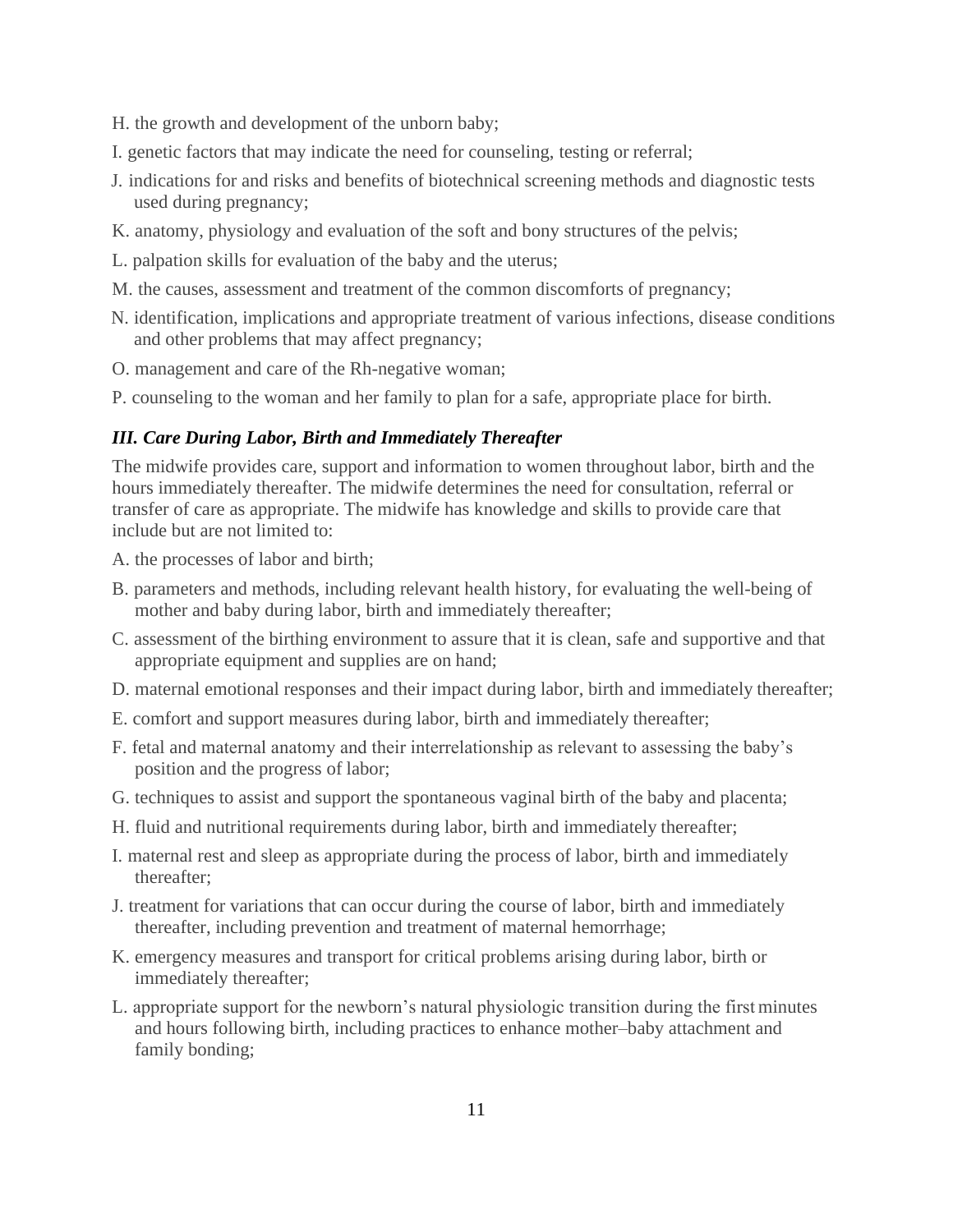- M.current biotechnical interventions and technologies that may be commonly used in a medical setting;
- N. care and repair of the perineum and surrounding tissues;
- O. third-stage management, including assessment of the placenta, membranes and umbilical cord;
- P. breastfeeding and lactation;
- Q. identification of pre-existing conditions and implementation of preventive or supportive measures to enhance client well-being during labor, birth, the immediate postpartum and breastfeeding.

## *IV. Postpartum Care*

The midwife provides care, support and information to women throughout the postpartum period and determines the need for consultation, referral or transfer of care as appropriate. The midwife has knowledge and skills to provide care that include but are not limited to:

- A. anatomy and physiology of the mother;
- B. lactation support and appropriate breast care including treatments for problems with nursing;
- C. support of maternal well-being and mother–baby attachment;
- D. treatment for maternal discomforts;
- E. emotional, psychosocial, mental and sexual variations;
- F. maternal nutritional needs during the postpartum period and lactation;
- G. current treatments for problems such as postpartum depression and mental illness;
- H. grief counseling and support when necessary;
- I. family-planning methods, as the individual woman desires.

## *V. Newborn Care*

The midwife provides care to the newborn during the postpartum period, as well as support and information to parents regarding newborn care and informed decision making, and determines the need for consultation, referral or transfer of care as appropriate. The midwife's assessment, care and shared information include but are not limited to:

- A. anatomy, physiology and support of the newborn's adjustment during the first days and weeks of life;
- B. newborn wellness, including relevant historical data and gestational age;
- C. nutritional needs of the newborn;
- D. benefits of breastfeeding and lactation support;
- E. laws and regulations regarding prophylactic biotechnical treatments and screening tests commonly used during the neonatal period;
- F. neonatal problems and abnormalities, including referral as appropriate;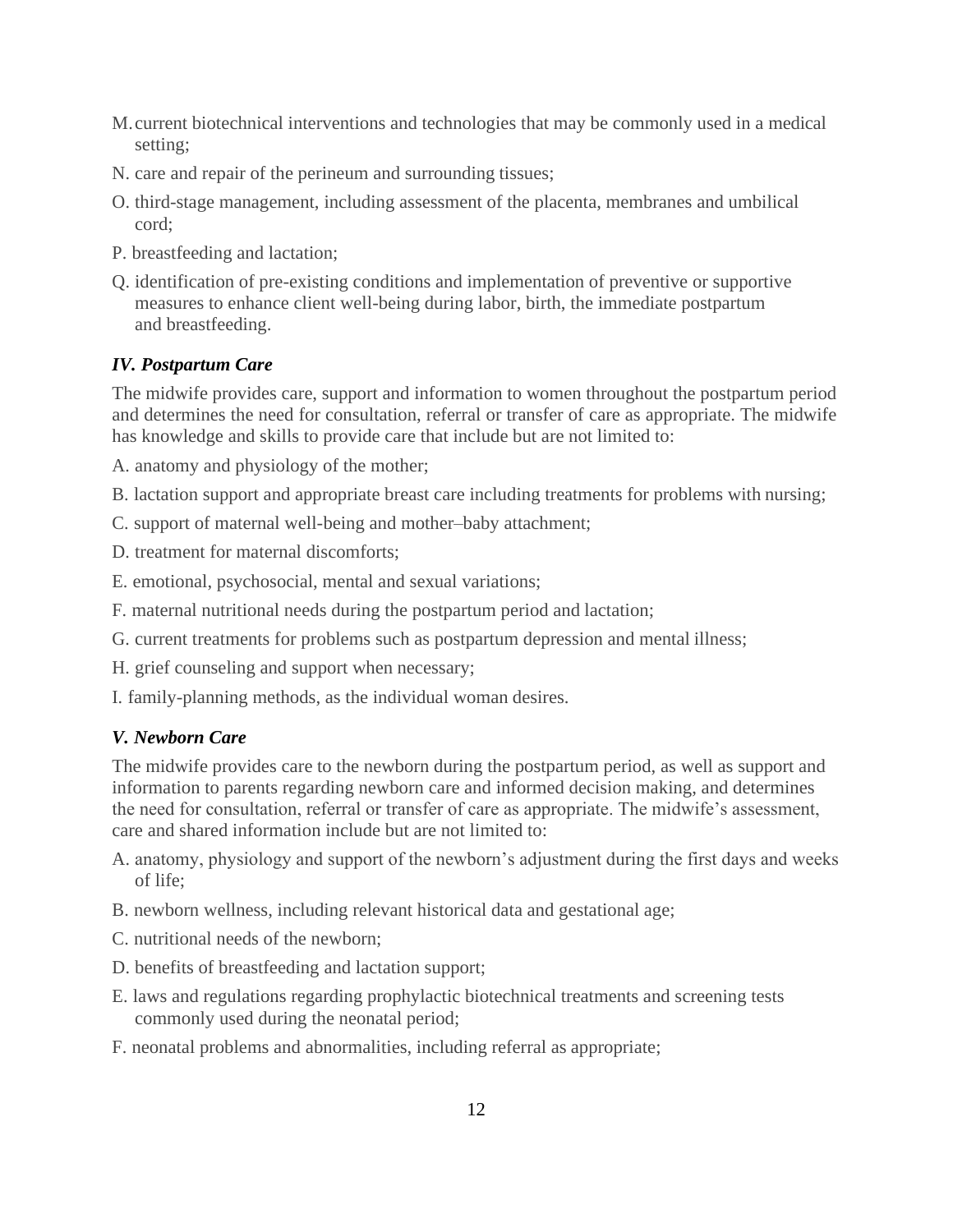G. newborn growth, development, behavior, nutrition, feeding and care;

H. immunizations, circumcision and safety needs of the newborn.

#### *VI. Women's Health Care and Family Planning*

The midwife provides care, support and information to women regarding their reproductive health and determines the need for consultation or referral by using a foundation of knowledge and skills that include but are not limited to:

A. reproductive health care across the lifespan;

B. evaluation of the woman's well-being, including relevant health history;

C. anatomy and physiology of the female reproductive system and breasts;

D. family planning and methods of contraception;

E. decision making regarding timing of pregnancies and resources for counseling and referral;

F. preconception and interconceptual care;

G. well-woman gynecology as authorized by jurisdictional regulations.

#### *VII. Professional, Legal and Other Aspects of Midwifery Care*

The midwife assumes responsibility for practicing in accordance with the principles and competencies outlined in this document. The midwife uses a foundation of theoretical knowledge, clinical assessment, critical-thinking skills and shared decision making that are based on:

A. MANA's Essential Documents concerning the art and practice of midwifery,

B. the purpose and goals of MANA and local (state or provincial) midwifery associations,

C. principles and practice of data collection as relevant to midwifery practice,

D. ongoing education,

- E. critical review of evidence-based research findings in midwifery practice and application as appropriate,
- F. jurisdictional laws and regulations governing the practice of midwifery,
- G. basic knowledge of community maternal and child health care delivery systems,

H. skills in entrepreneurship and midwifery business management.

#### **I.4 Midwifery Model of Care**

TDLR endorses the Midwifery Task Force's 'Midwives Model of Care'.

The Midwives Model of Care is based on the fact that pregnancy and birth are normal life events. The Midwifery Model of Care includes: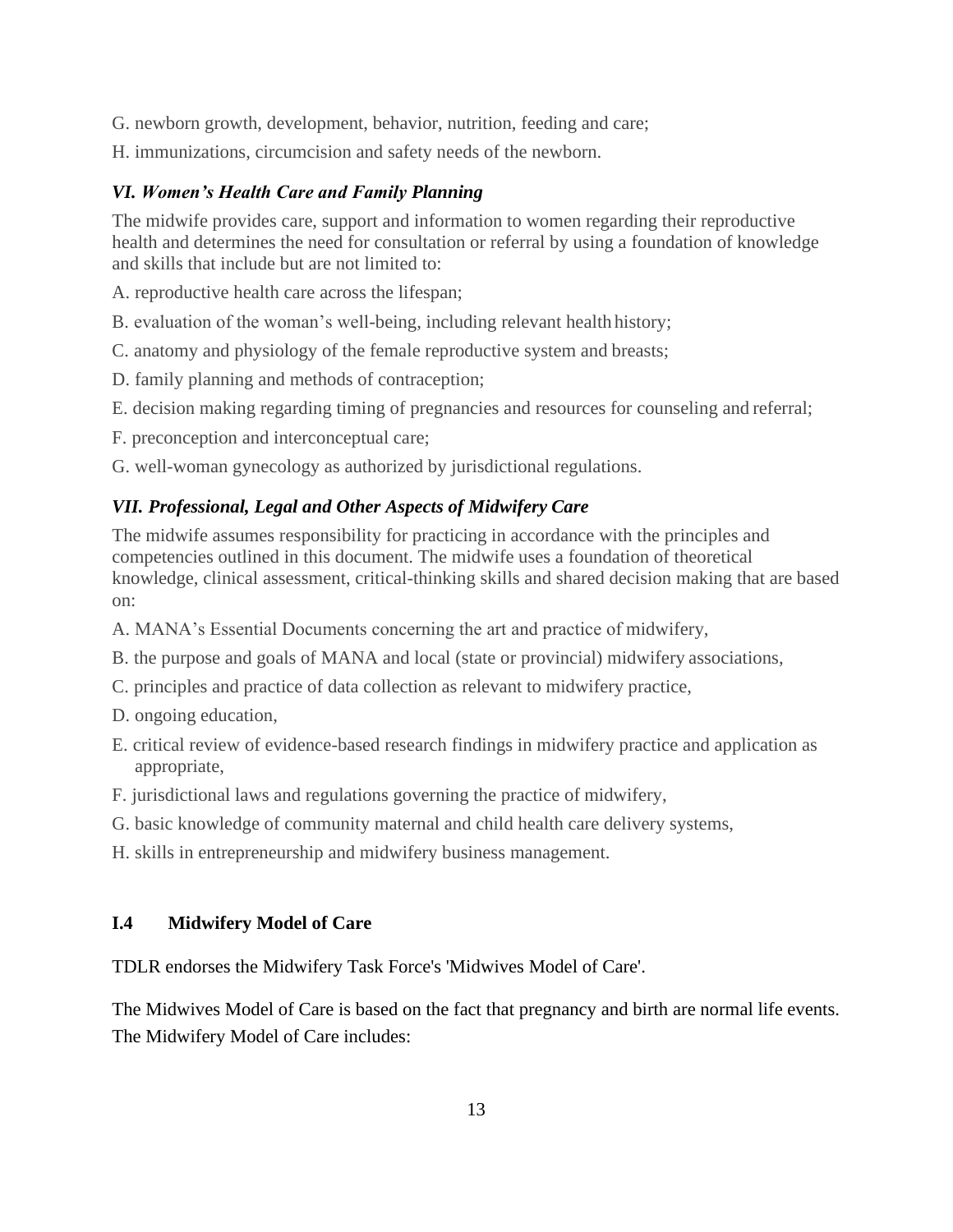- monitoring the physical, psychological, and social well-being of the mother throughout the childbearing cycle:
- providing the mother with individualized education, counseling, and prenatal care, continuous hands-on assistance during labor and delivery, and postpartumsupport;
- minimizing technological interventions;
- identifying and referring women who require obstetrical attention.

The application of this woman-centered model has been proven to reduce the incidence of birth injury, trauma, and cesarean section.

*Copyright (c) 1996-2004, Midwifery Task Force, Inc., All Rights Reserved.*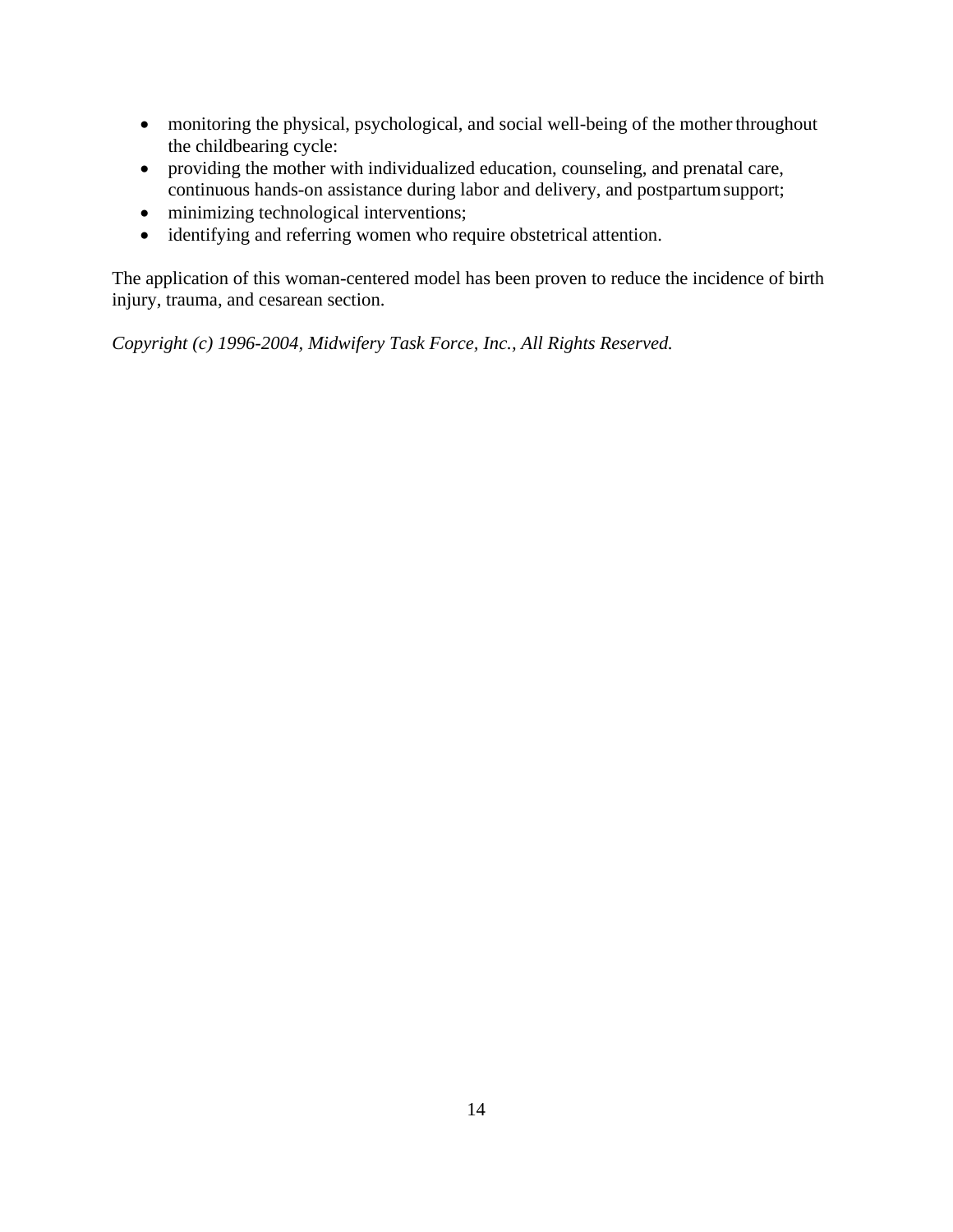#### **III. Frequently Asked Questions**

#### **What is the difference between laws and rules?**

Laws and rules differ only in how they are written and adopted. Both can be used in a legal setting, such as a hearing, to take disciplinary action against an individual.

Laws in Texas, such as the Texas Midwifery Act, are passed by the Texas Legislature. Federal laws, such as CLIA, are passed by Congress. Laws are usually somewhat general, to allow for interpretation by rule or policy. Laws may be passed only through specific processes established by the legislature or Congress, which allow for public input. Laws may be amended (changed) or codified (reorganized into a Code for clarity); laws may also be repealed (permanently removed). Laws generally provide specific guidance on who has the duty to enforce the provisions of the law.

Rules are adopted by various governmental entities, including TDLR, to implement existing or new laws. Rules adopted under a specific law may not exceed the scope permitted by that law e.g. the Texas Midwifery Act authorizes TDLR to adopt rules related to midwifery, but not to medicine or nursing. Rulemaking follows a specific policy, which requires public notice of proposed rules through publication in the Texas Register with a minimum 30-day public comment period before final rules can be adopted. Rules can be amended or repealed and replaced with new rules through this process. Rules often define how to comply with a specific requirement of law. The TDLR Midwives Advisory Board must initiate any TDLR rule changes affecting the midwifery standards of practice.

Laws and rules are also subject to judicial (court) interpretation. The legal opinion rendered by an individual judge or the Supreme Court may change how a law or rule is interpreted or enforced. If a law or rule is unclear, an opinion may be requested from the Office of the Attorney General.

#### **Who is approved to provide continuing education for midwives?**

The Education rules specifically list who may approve continuing education that is acceptable for licensed midwives. The list of approved accrediting bodies is found in rule and currently includes:

- (i) a professional midwifery association, nursing, social work, or medicine;
- (ii) a college, a university, or an approved basic midwifery education course;
- (iii) a nursing, medical, or health care organization;
- (iv) a state board of nursing or medicine;
- (v) a department of health; or
- (vi) a hospital.

A professional midwifery association may be a national, state or local midwifery association. The continuing education must relate to the practice of midwifery.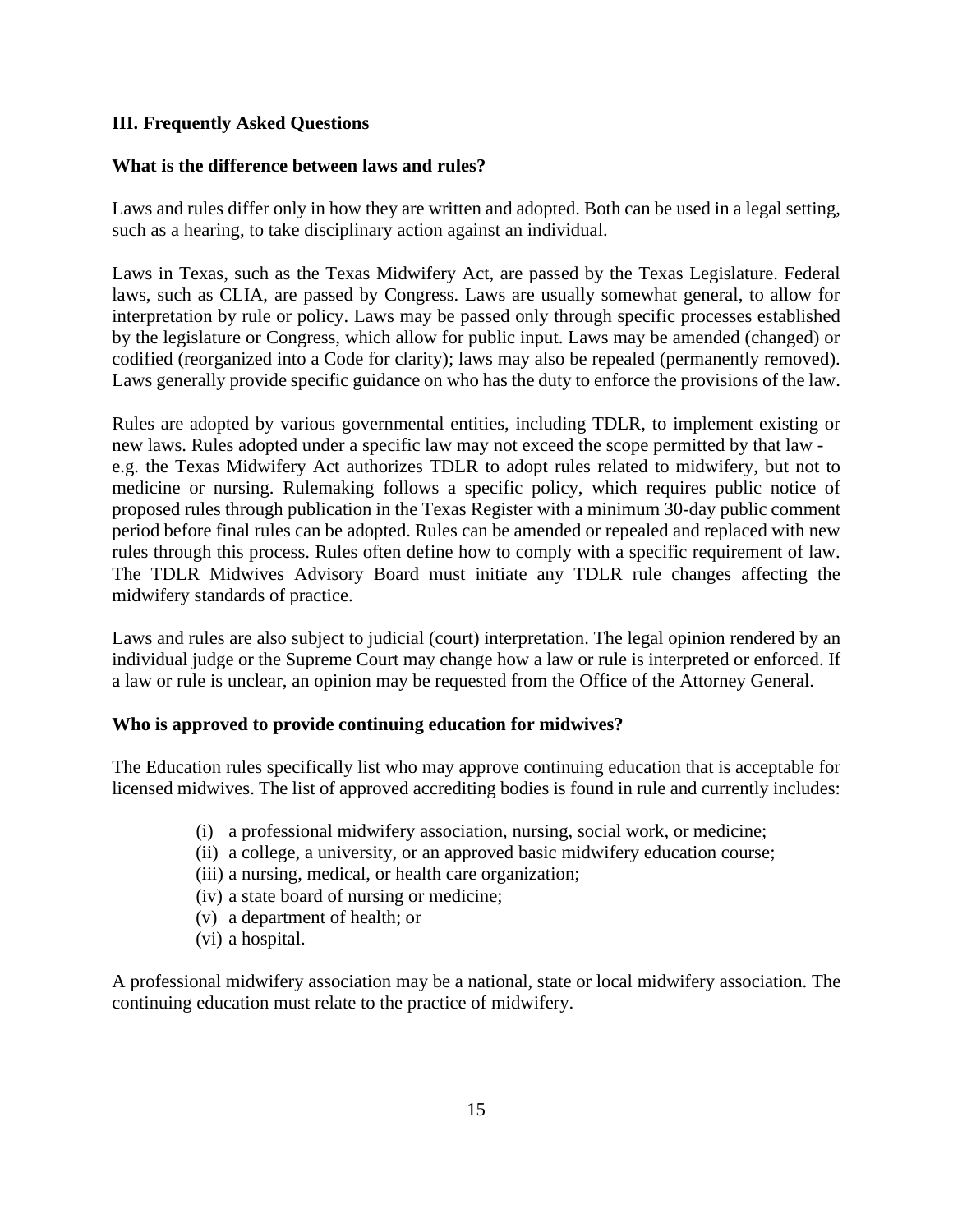# **How do I pursue supervised clinical experience in Texas?**

If you are enrolled as a student in an approved basic midwifery education course, contact your course supervisor. If you wish to gain supervised clinical experience under a licensed midwife while not enrolled in a course, you may contact TDLR for a list of midwives currently licensed in Texas, and then make individual arrangements to work under the supervision of a specific licensed midwife. If you intend to apply for licensure, you might wish to contact the North American Registry of Midwives (NARM) for information on becoming a Certified Professional Midwife (CPM). You will then be better prepared to provide evidence of your training and experience acceptable to NARM.

#### **How do I become licensed for the first time?**

1. Successfully complete a course on midwifery (either on-site or correspondence course) approved by TDLR AND successfully pass the state approved comprehensive written exam AND successfully complete a continuing education course on the current Texas Midwifery Basic Information and Instructor Manual;

#### **OR**

2. Successfully complete a MEAC-accredited course on midwifery AND successfully pass the state approved comprehensive written exam AND successfully complete a continuing education course on the current Texas Midwifery Basic Information and Instructor Manual;

#### **OR**

3. Qualify for certification by NARM and complete the NARM certification process, thereby becoming a Certified Professional Midwife (CPM) AND successfully complete a continuing education course on the current Texas Midwifery Basic Information and Instructor Manual.

You would then send proof of successful completion of one of the three alternatives listed above, along with

- an application for a midwife license in Texas;
- a copy of a current CPR card (both sides) as proof of current certification for health care providers by the American Heart Association; professional rescuer from the Red Cross; or healthcare and professional rescuer from the National Safety Council; or equivalent certification issued by any provider of CPR certification for health care providers currently accepted by the department's Office of EMS/Trauma Systems Coordination
- a copy of a current Neonatal Resuscitation training card (both sides) issued by the American Academy of Pediatrics;
- either a Newborn Screening Plan, or evidence of approved training in Newborn Screening:
- copy of Jurisprudence Examination certificate; and
- an application fee of \$275.

In addition, you must familiarize yourself with Texas law and rules governing the practice of midwifery.

## **How do I renew my license?**

Once licensed, you renew your license every two years, paying a \$550 fee and providing any other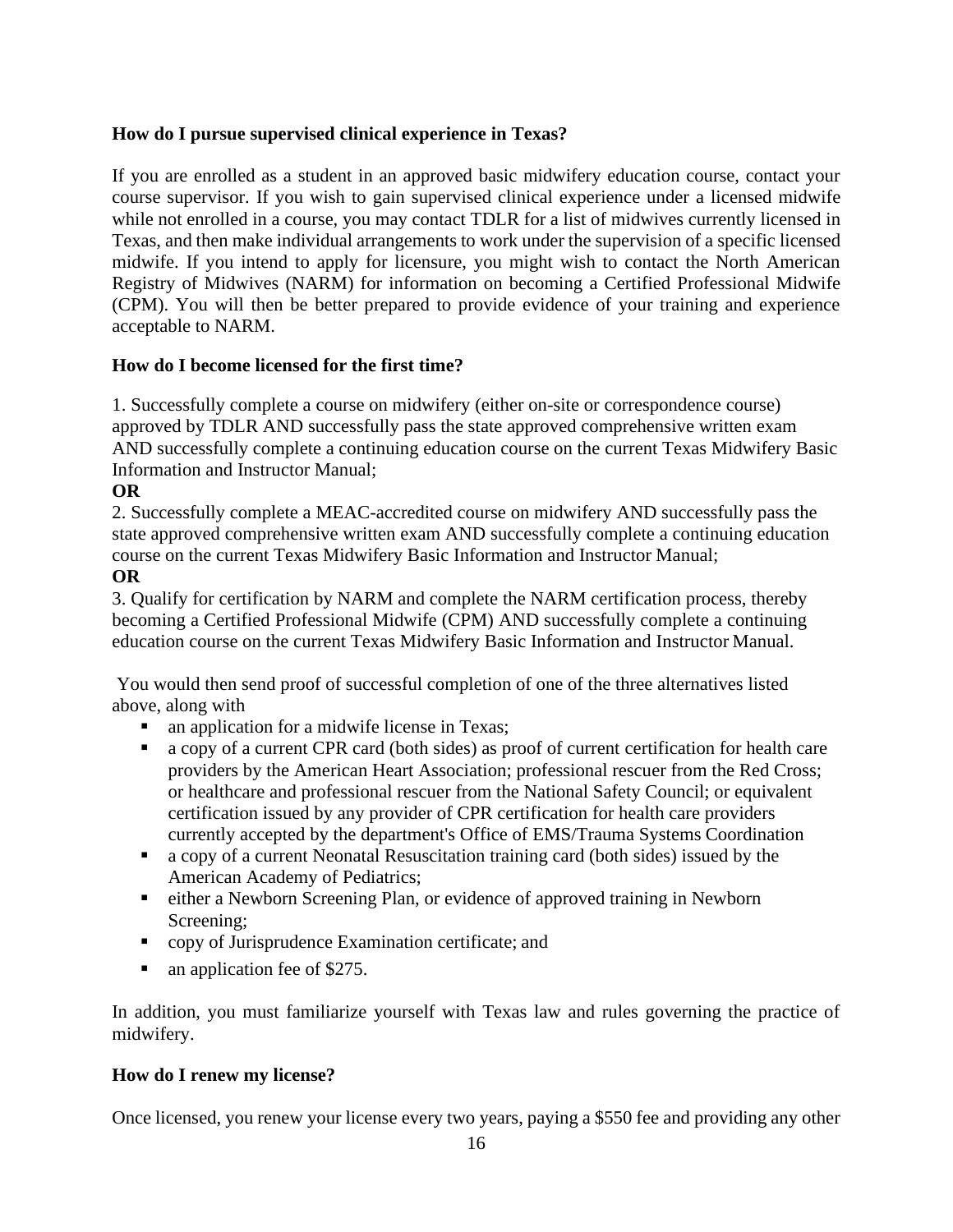information required under current rules. The requirement for continuing education is presently 20 hours per two-year renewal. To renew, you will submit:

- an application for renewal;
- a copy of a current CPR card (both sides) as proof of current certification for health care providers by the American Heart Association; professional rescuer from the Red Cross; or healthcare and professional rescuer from the National Safety Council; or equivalent certification issued by any provider of CPR certification for health care providers currently accepted by the department's Office of EMS/Trauma Systems Coordination
- a copy of a current Neonatal Resuscitation training card (both sides) issued by the American Academy of Pediatrics;
- proof of completion of 20 hours of acceptable continuing education;
- copy of Jurisprudence Examination certificate if due you must take the Jurisprudence exam once every four years (every other renewal);
- certificate of completion of the human trafficking prevention training course required under Occupations Code, Chapter 116; and
- a renewal fee of \$550.

# **How do I renew after a lapse in licensure?**

Midwives have up to one year after their license expires to renew late. There is also a process to request late renewal past this date. Otherwise, midwives must reapply for licensure and meet the current requirements.

## **What if a complaint is filed against me?**

One of the responsibilities of TDLR is to evaluate complaints filed against licensed midwives. If you receive a notification of a complaint, there are a few important things that you should know. Carefully read all letters mailed to you by TDLR regarding the complaint and call if you have any questions. The goal of the complaint process is to protect the health and safety of the people of Texas by ensuring that midwifery is practiced in accordance with the law and rules. Any person may file a complaint with TDLR by filling out a complaint form. The complainant is permitted to remain anonymous, so you may never know who complained about the midwifery care you provided.

TDLR must evaluate all of the complaint information submitted and decides how the complaint should be handled based on the laws and rules that govern midwifery in the state of Texas.

Disciplinary action may only be taken against you in accordance with the Administrative Procedure Act (APA). You always have the right to consult with other midwives or an attorney regarding the care you provided. Peer review reports may also be submitted to TDLR, if available.

For more information, please read TDLR's procedural rules, 16 Texas Administrative Code, Chapter 60.

# **IV. Texas Midwifery Act: [https://www.tdlr.texas.gov/midwi](http://www.tdlr.texas.gov/midwives/mwvlaw.htm)ves/mw[vlaw.htm](http://www.tdlr.texas.gov/midwives/mwvlaw.htm)**

# **V. TDLR Midwives Rules:**

**[https://www.tdlr.texas.gov/midwi](http://www.tdlr.texas.gov/midwives/mwvrules.htm)ves/mw[vrules.htm](http://www.tdlr.texas.gov/midwives/mwvrules.htm)**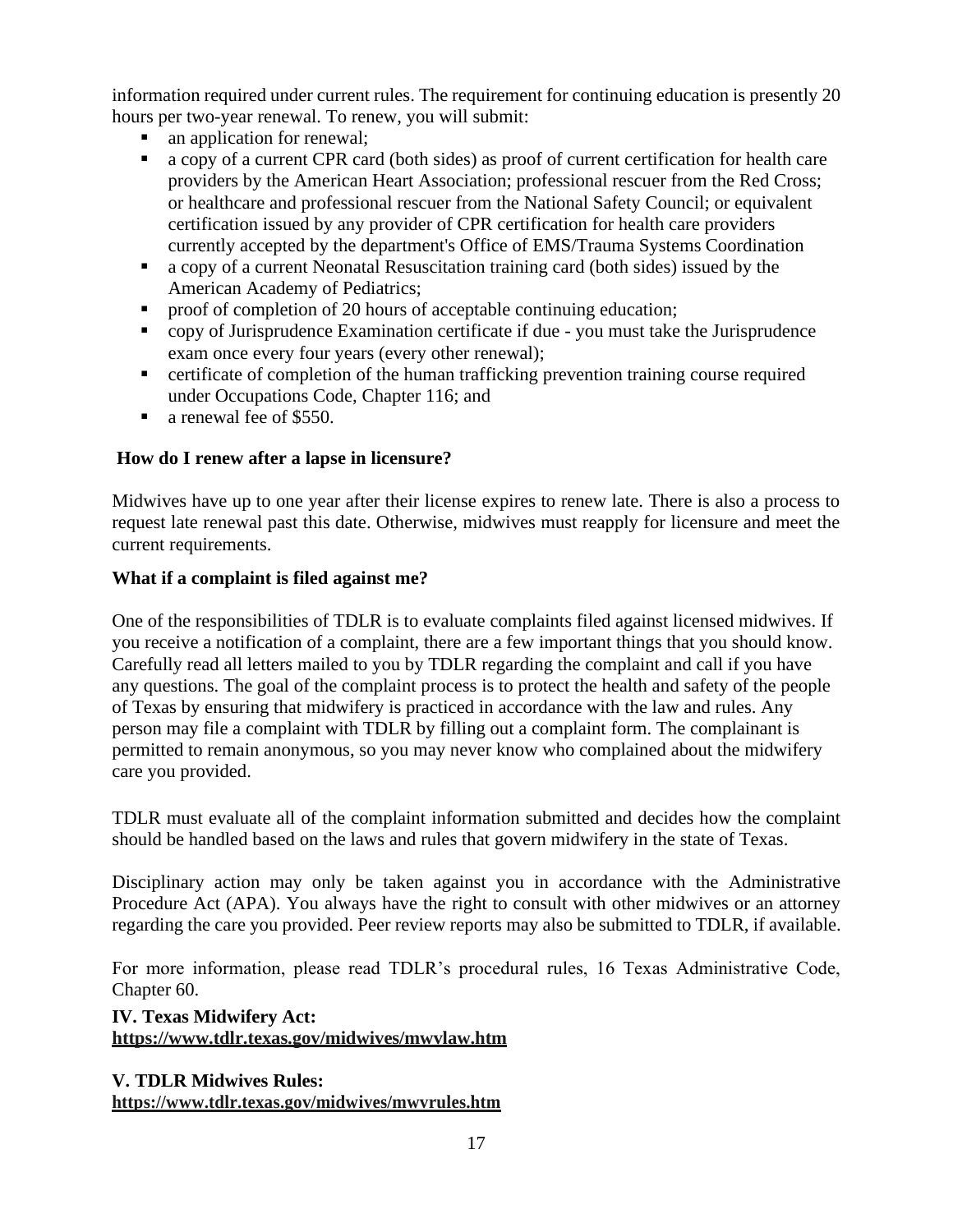## **VI. Other Laws and Rules Relevant to the Practice of Midwifery in Texas Summary of Topics Covered**

The practice of midwifery in Texas requires that midwives and students familiarize themselves with a variety of federal and state laws, rules and policies related to the provision of health care. These are the primary topics:

#### **Health Related Laws and Rules**

- Newborn Screening
- Critical Congenital Heart Disease (CCHD) Reporting
- HIV/STD/Hepatitis B Testing
- Eye Prophylaxis
- Communicable Diseases
- Standard Precautions
- Newborn Hearing Screening
- Use of Oxygen
- Removal of Placenta

#### **Administrative Laws and Rules**

- Birth and Death Certificates
- Birthing Center Licensing
- Acknowledgment of Paternity
- Birth Registrar Certification
- Medicaid
- NPI Numbers

## **Required Provision of Informational Materials**

- Postpartum Depression Resource List
- SIDS
- Shaken Baby
- Vaccine Schedule
- Pertussis
- Cord Blood Registry
- Dangers of Heatstroke
- Down's Syndrome
- Cytomegalovirus

#### **Other**

- Family Violence, Child Abuse and Mandatory Reporting Laws
- Clinical Laboratory Improvement Act (CLIA)
- Other Health Related Professions
- HIPAA
- Standing Orders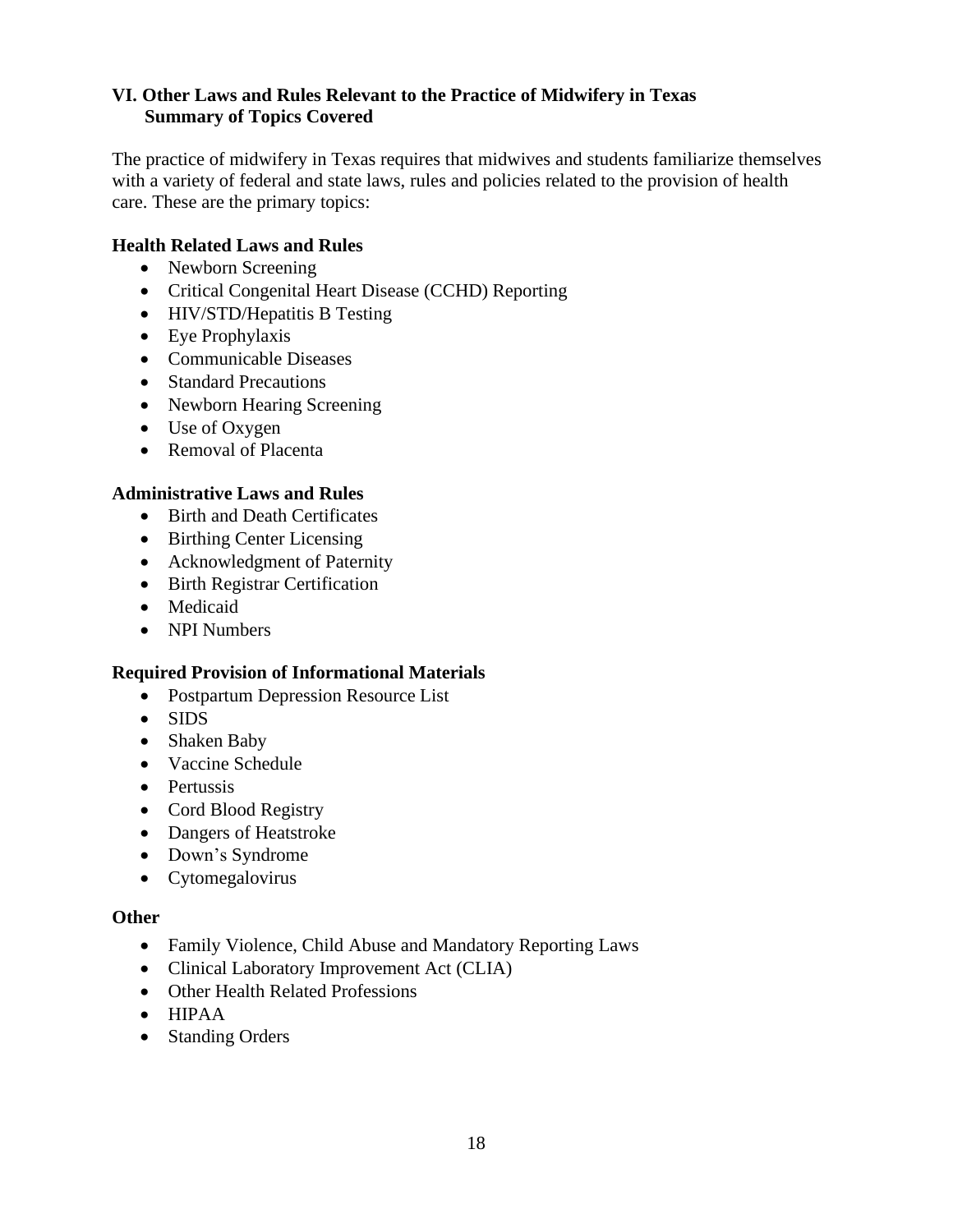#### **VI.1 Health Related Laws and Rules**

#### **Newborn Screening**

Summary: Midwives are required to either perform the two required newborn screening tests; to refer the infant for screening; or to document the client's refusal to permit screening in midwifery records.

The Texas Department of State Health Services (DSHS) Newborn Screening Program consists of testing, follow-up and clinical care coordination. All babies born in Texas are required to have two rounds of screening tests for certain inheritable and other disorders. The Newborn Screening Program identifies those infants who have an abnormal screen at birth or shortly after birth. An abnormal laboratory result triggers follow-up and case management to ensure that the baby receives confirmatory testing and treatment, if needed. Early treatment can prevent serious complications such as growth problems, developmental delays, deafness or blindness, mental retardation, seizures or even early death.

The screening specimens are submitted to the DSHS laboratory. An active follow-up system is maintained by the DSHS Newborn Screening (NBS) Staff on all abnormal reports. Health care providers are contacted by mail or telephone with instructions for further testing. Public health nurses and social workers are often utilized to help locate families and assist with follow-up procedures.

Literature and patient education materials are available online from the Texas Department of State Health Services at: [https://www.dshs.texas.gov/newborn/default.shtm](http://www.dshs.texas.gov/newborn/default.shtm) .

With the initial application for licensure, midwives are required to submit one of two forms to TDLR - either the *Midwife Training Certification Form Newborn Screening Specimen Collection*  or the *Newborn Screening Agreement for Newborn Babies of Midwife Clients.* These forms may be found on the TDLR website.

A copy of the *Newborn Screening Test Objection Form,* approved by TDLR, is located on the TDLR website. Please retain this document in your midwifery records if your client refuses to permit the newborn screening tests.

Midwives should also refer to the Midwifery Rules on Newborn Screening, 16 Texas Administrative Code §115.120, for guidance on performing these tests.

The law on the requirement for testing, the parent's right to refuse the test, and the parent's right to require that the child's genetic material obtained for the test be destroyed after testing, is Health and Safety Code, Chapter 33.

## **Critical Congenital Heart Disease (CCHD) Reporting**

Beginning September 1, 2014, Reporting of Critical Congenital Heart Disease (CCHD) is mandatory in Texas. House Bill 740, 83rd Legislature Regular Session, 2013, added CCHD to the required Texas newborn screening panel. The Department of State Health Services (DSHS) has developed Texas Administrative Code rules for CCHD screening located in Chapter 37  $§37.75 - 37.79.$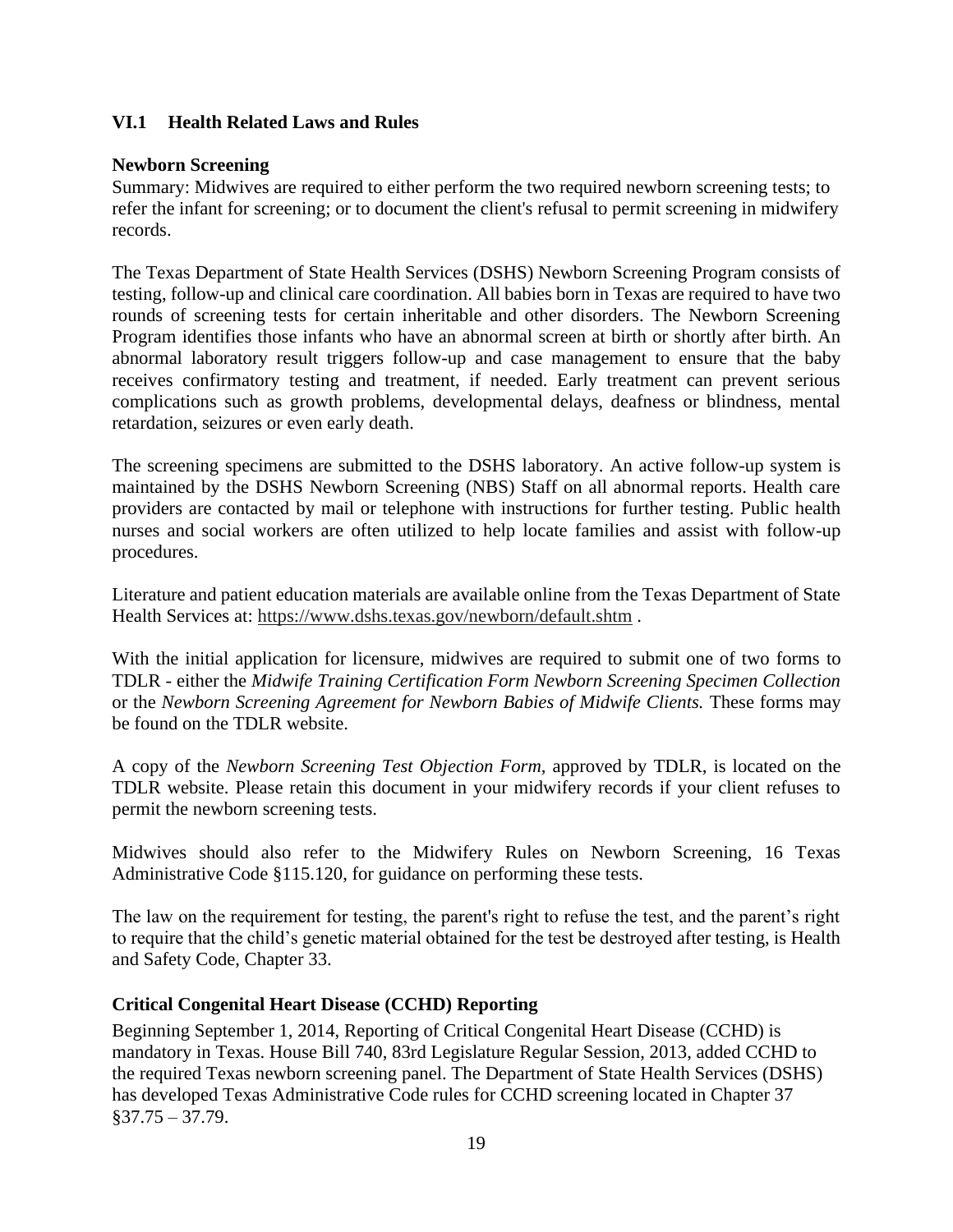Birthing facilities, hospitals, and physicians can utilize the CCHD toolkit (see link below) to assist with implementing CCHD screening. The toolkit was developed through the Texas Pulse Oximetry Project with support from DSHS. It provides educational and technical information on screening for CCHD, including the screening algorithm, brochures, and other information for physicians and nurses.

DSHS information on CCHD, including the CCHD toolkit, is available at: [https://www.dshs.texas.gov/newborn/cchdtoolkit/](http://www.dshs.texas.gov/newborn/cchdtoolkit/) .

#### **HIV/STD/Hepatitis B/Syphilis Testing**

Summary: Midwives are required to comply with applicable state laws on communicable diseases, including those which require testing for HIV, syphilis, and Hepatitis B, both at the first prenatal visit and at birth. Depending on individual circumstances, a midwife may perform the tests; refer the client for testing; or document refusal of the test(s) in midwifery records.

Health and Safety Code Sec. 81.090 requires the midwife to take the client's blood or refer for testing for Syphilis, HIV and HEP B at the initial prenatal. It also requires that the midwife take the client's blood or refer for testing for HIV and Syphilis in the 3rd trimester. If this test is not done in the 3rd trimester, then the midwife should take the client's blood or refer for testing on admission for birth. If this test is not done by delivery, the test must be done on the baby within 2 hours of the birth, receiving results within 6 hours. The midwife must also test or refer for testing for HEP B at delivery.

A mother can object to the HIV test, which is confidential and not anonymous. A confidential test means that the mother's real name is associated with the results. Anonymous testing means that the mother does not have to provide her real name to be tested for HIV. If the mother objects to the HIV test, the midwife should not perform the test, but instead is required by law to provide the mother with information on anonymous testing sites or methods.

DSHS information for distribution to clients is available in English and Spanish online at: [https://www.dshs.texas.gov/hivstd/](http://www.dshs.texas.gov/hivstd/) .

A positive test result may require referral or transfer of the client to another health care provider. It must also be reported in accordance with the Communicable Disease Prevention and Control Act (see Communicable Diseases in this section of the Manual).

The rule which implements the law is 25 Texas Administrative Code §97.135.

## **Eye Prophylaxis**

Summary: Midwives are required to administer eye prophylaxis approved by the department to all newborns, or cause it to be administered, unless the parent refuses medical treatment, or the newborn is immediately transferred to a hospital. Possession of eye prophylaxis by a midwife is not a violation of the Health and Safety Code, Chapter 483. Dangerous Drugs.

Midwives are required by state law to administer eye prophylaxis to newborns unless the infant is immediately transported to hospital. Midwives may obtain, carry and administer eye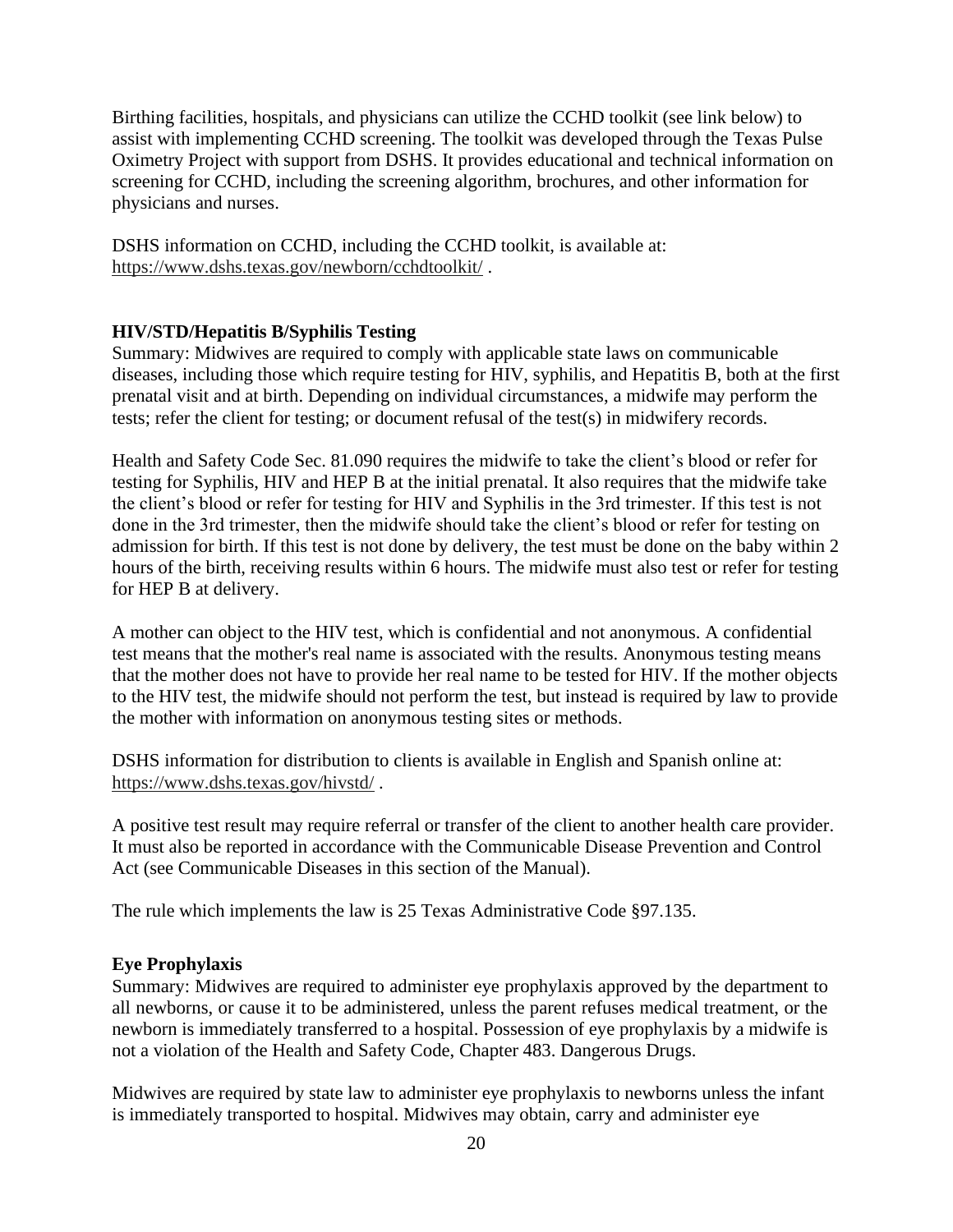prophylaxis without a standing delegation order from a physician. Midwives should also refer to the Midwifery Rules on Eye Prophylaxis, 16 TAC §115.119.

The Texas law which requires eye prophylaxis is the Communicable Disease Prevention and Control Act, Health and Safety Code Section 813.091. A midwife has prescriptive authority for eye prophylaxis granted by the Dangerous Drug Act, Health and Safety Code Sections 483.001(13) and 483.041(c)(9).

#### **Communicable Diseases**

Summary: Midwives are required by the Communicable Disease Prevention and Control Act to report suspected cases of any reportable communicable disease, if not already being reported by a physician or laboratory.

For the protection of the public, certain diseases and health conditions must be reported to the Texas Department of State Health Services and/or local health departments. A midwife must report each client he or she examines who has or is suspected of having any reportable disease or health condition, or any outbreak, exotic disease, or unusual group expression of illness of any kind whether or not the disease is known to be communicable or reportable.

For more information on reporting requirements, please contact the DSHS Infectious Disease Control Unit through the DSHS website at:<http://www.dshs.texas.gov/idcu/default.shtm> .

25 Texas Administrative Code §97.2 includes legal requirements related to Communicable Diseases and 25 Texas Administrative Code §97.132 describes who is mandated to report Sexually Transmitted Diseases.

#### **Standard Precautions (formerly Universal Precautions)**

Summary: Midwives must comply with both federal and state laws, rules and policies related to preventing the transmission of pathogens.

A number of laws, rules and policies, including federal regulations, address the issue of preventing the transmission of various pathogens, including HIV and Hepatitis B. Occupational Safety and Health Administration (OSHA) rules are particularly concerned with health risks faced by employees who may be exposed in the course of employment to potentially infectious materials.

The Midwifery Practice Standards and Principles, 16 TAC §115.100(b)(2) requires that midwives follow accepted infection control procedures regarding equipment, examinations and procedures, and be familiar with and practice standard precautions established by OSHA guidelines.

For the latest information and/or guidelines, please contact your local OSHA office, the appropriate DSHS Program, or the Centers for Disease Control and Prevention (CDC) at (800) 311-3435.

#### **Newborn Hearing Screening**

Summary: Texas law requires hospitals and large birthing centers to provide newborn hearing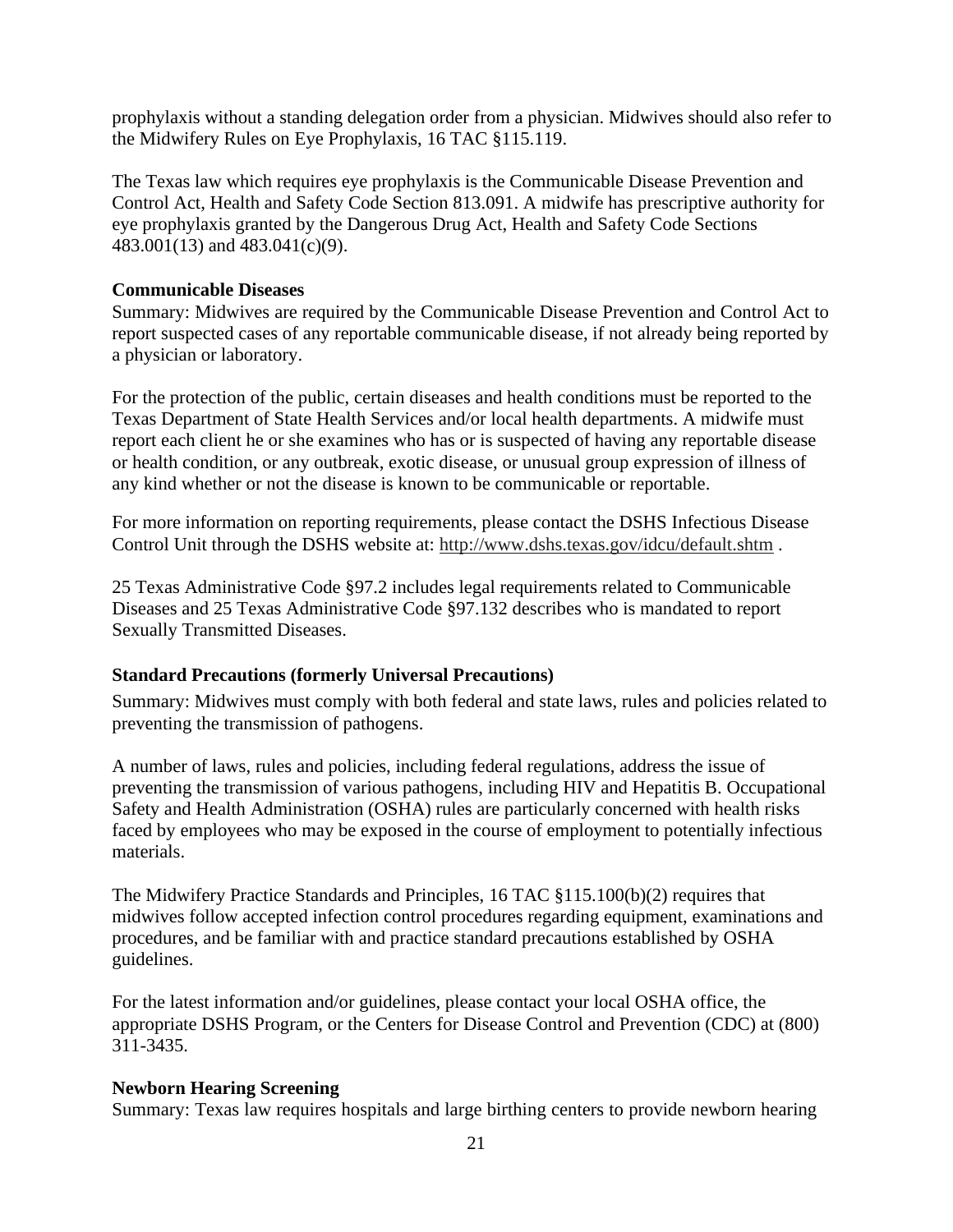screening. Midwives practicing in small birthing centers or the home birth setting may wish to refer their clients for this service.

An average of two babies with hearing loss are born each day in Texas. In fact, the annual number of infants with hearing loss is more than twice that of all the genetic and metabolic disorders identified by blood screens. Early detection of hearing loss enables clients to be referred for further evaluation, as needed, and to receive early intervention services. Infants who are hard of hearing or deaf and receive intervention before 6 months of age maintain language development almost equal to their cognitive abilities through age 5.

The DSHS Texas Early Hearing Detection and Intervention (TEHDI) Program is the State's universal newborn hearing screening, tracking and intervention program.

Texas law requires that certain birth facilities offer newborn hearing screening (NBHS) to all families of newborns during the birth admission. Facilities that must offer NBHS are:

(a) Hospitals licensed under Chapter 241 that offer obstetrical services and are located in counties with populations greater than 50,000; and (b) Birthing Centers licensed under Chapter 244 that are located in counties with populations

greater than 50,000 and that have 100 or more births per year. Facilities that are legislatively mandated to offer NBHS are certified by DSHS. You may contact

the DSHS Texas Early Hearing Detection and Intervention (TEHDI) Program at 1-800-252-8023 to locate a facility to which your clients can be referred for newborn hearing screening, and for information on hearing loss and resources available to assist your clients. Their website is: [http://www.dshs.texas.gov/tehdi/default.aspx.](http://www.dshs.texas.gov/tehdi/default.aspx)

## **Use of Oxygen**

Midwives are authorized to purchase and possess oxygen in the state of Texas only for the purpose of administering it to mothers and babies in accordance with board rules, located at 16 TAC §115.118 Administration of Oxygen. These rules do not require midwives to use oxygen.

State law and rules also authorize midwives to purchase and possess oxygen and the supplies necessary to administer it.

Health and Safety Code Chapter 483.001(a) authorizes a midwife to write a "prescription," and 483.041(9) specifies that the only dangerous drugs for which a midwife may write a prescription are eye prophylaxis and oxygen.

Midwifery rules at 16 TAC § 115.118 (c) states that "Midwives are authorized to purchase equipment and supplies listed in the American Heart Association Cardiopulmonary Resuscitation Guidelines and the American Academy of Pediatrics Neonatal Resuscitation Guidelines for the administration of oxygen."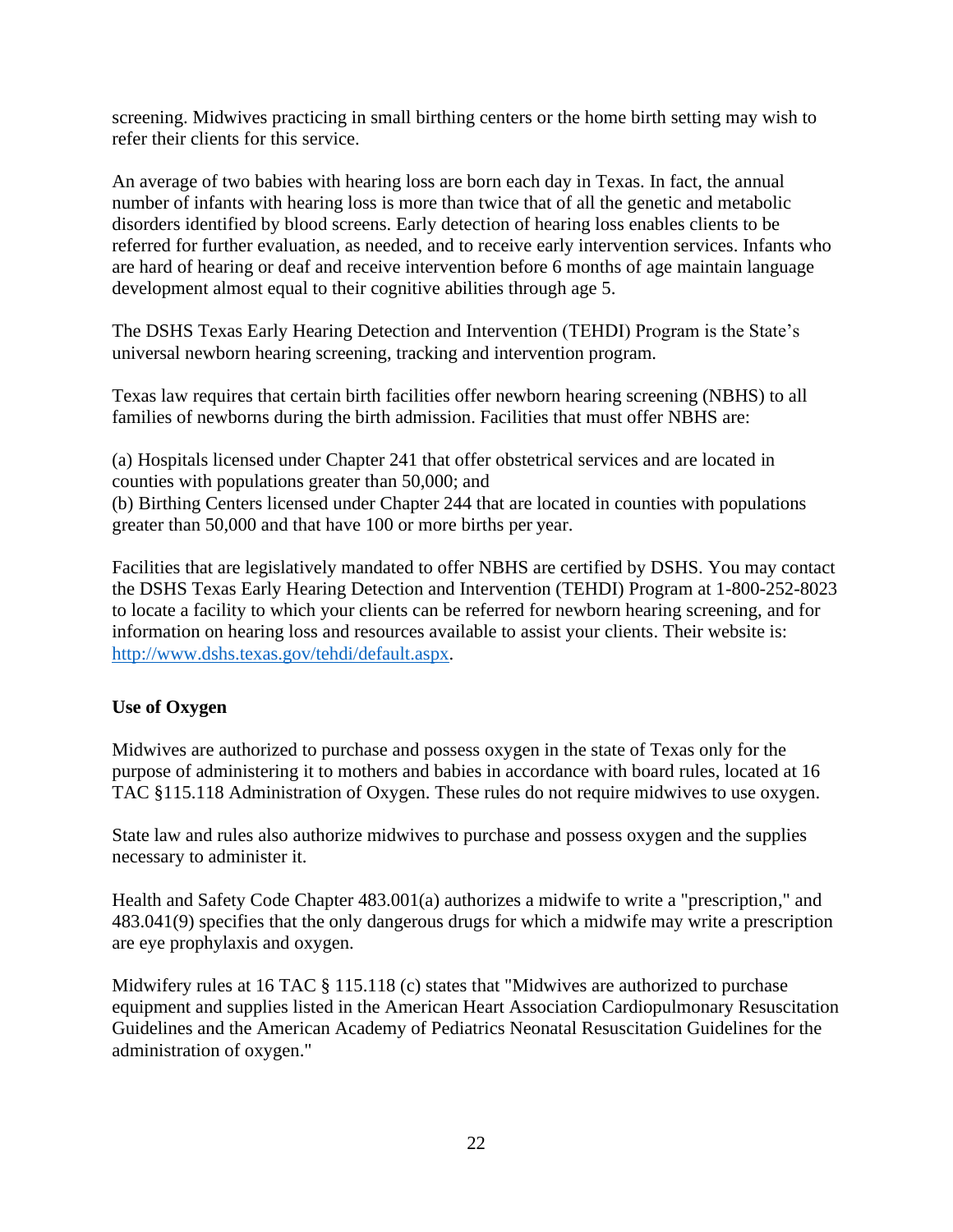#### **Removal of Placenta**

House Bill 1670 (2015) requires birthing centers (not all licensed midwives) to allow their client or spouse who is free of infectious disease to remove the placenta unless pathological examination of the placenta is required.

A Consent to Release Placenta for birthing centers is available at: [https://www.dshs.texas.gov/IDCU/health/antibiotic\\_resistance/ed](https://www.dshs.texas.gov/IDCU/health/antibiotic_resistance/educational/Consent-ReleasePlacenta.pdf) [ucational/Consent-ReleasePlacenta.pdf.](https://www.dshs.texas.gov/IDCU/health/antibiotic_resistance/educational/Consent-ReleasePlacenta.pdf)

## **VI.II Administrative Laws and Rules**

#### **Birth and Death Certificates**

Summary: Midwives file birth and death certificates in accordance with the requirements established by the Texas Department of State Health Services Health Information & Vital Statistics Section.

Midwives file birth and death certificates in accordance with the rules of the DSHS Vital Statistics Unit. All births should be filed electronically through the Texas Electronic Vital Events Registrar (TxEVER) system. TxEVER replaced the legacy Texas Electronic Registrar (TER) systems in January of 2019.

Birth certificates should be filed within five (5) days of the birth.

Information on filling out and filing birth certificates in Texas, and access to the TxEVER system, may be obtained from the DSHS Vital Statistics Unit at: [https://www.dshs.texas.gov/txever/.](https://www.dshs.texas.gov/txever/)

Obtaining and reviewing a copy of the Handbook on Birth Registration is recommended.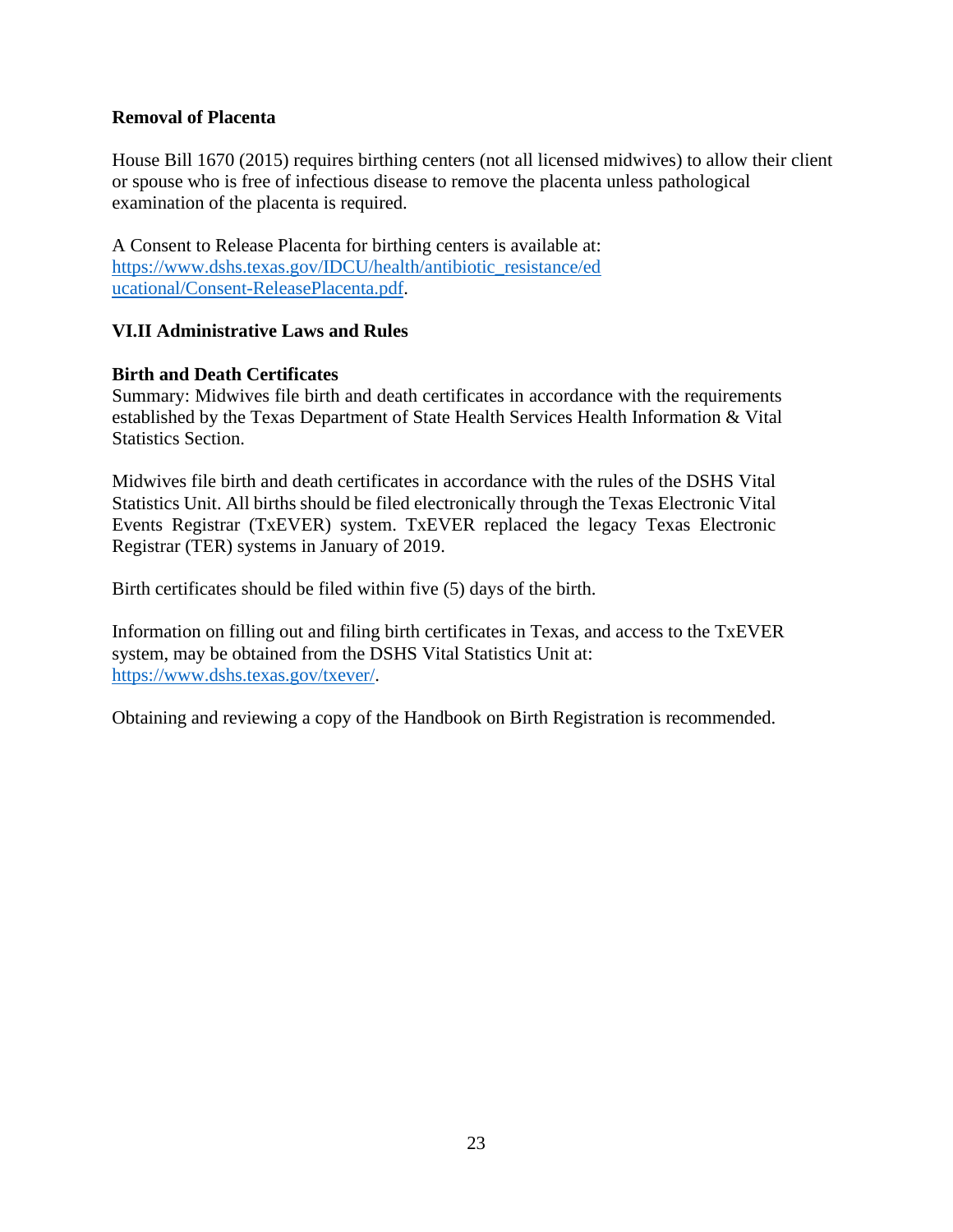The law related to birth certificates is Health and Safety Code §192.003 and §192.004. A list of local registrars is posted at:<http://www.dshs.texas.gov/vs/field/localremotedistrict.shtm> .

#### **Birthing Center Licensing**

Summary: Midwives who wish to establish a birthing center must apply for a license. Midwives owning or working in a licensed birthing center are required by the Texas Midwifery Act to comply with birthing center rules.

Health and Safety Code Chapter 244 requires birthing centers to be licensed by the Texas Department of State Health Services. A "Birthing Center" means a place, facility, or institution at which a woman is scheduled to give birth following a normal, uncomplicated pregnancy, but does not include a hospital or the residence of the woman giving birth. It does include the personal residence of the midwife.

The staff of the Facility Licensing Group is responsible for licensing birthing centers. The Group develops rules adopted by the Executive Commissioner of HHSC which establish minimum standards for birthing center licensing procedures, for inspections; for the conditions of a license; for denying, suspending, and revoking a license; for operational standards; for clinical standards; for license fees; and for access to records.

Midwives owning or working in birthing centers are required to comply both with the Texas Midwifery Board rules governing midwifery practice, and with the Texas Department of State Health Services rules governing licensed birthing centers.

The Texas Department of State Health Services may suspend, revoke or deny a birthing center license for violating the Birthing Center Licensing Act or the rules adopted by the department. In addition, if the birthing center has violations which create an immediate threat to the health and safety of its patients, a temporary restraining order may be imposed, a civil penalty may be assessed, and/or injunctive relief may be granted by a district court. Compliance with applicable statutes and rules is monitored by means of surveys.

Applications for licensure are available online at: [https://hhs.texas.gov/laws](https://hhs.texas.gov/laws-regulations/forms/3000-3999/forms-3212-birthing-center-license-application)[regulations/forms/3000-3999/forms-3212-birthing-center-license-application.](https://hhs.texas.gov/laws-regulations/forms/3000-3999/forms-3212-birthing-center-license-application)

Obtaining and reviewing a copy of the Birthing Center Licensing Rules (25 TAC §§137.1 - 137.55) is recommended.

## **Acknowledgment of Paternity (AOP)**

Summary: Midwives filing birth certificates must be prepared to file the appropriate forms, and to appropriately inform men wishing to acknowledge paternity regarding their rights and responsibilities under the state laws implementing federal welfare reform legislation.

As a part of welfare reform legislation, federal law (42 United States Code §666(a)(5)) and federal regulations (45 Code of Federal Regulations  $\S 302.70(a)(5)(iii)$  and  $\S 303.5(g)$ ) require that states adopt regulations related to the establishment of paternity. The Texas Office of the Attorney General and the DSHS Vital Statistics Unit are collaborating to ensure that all persons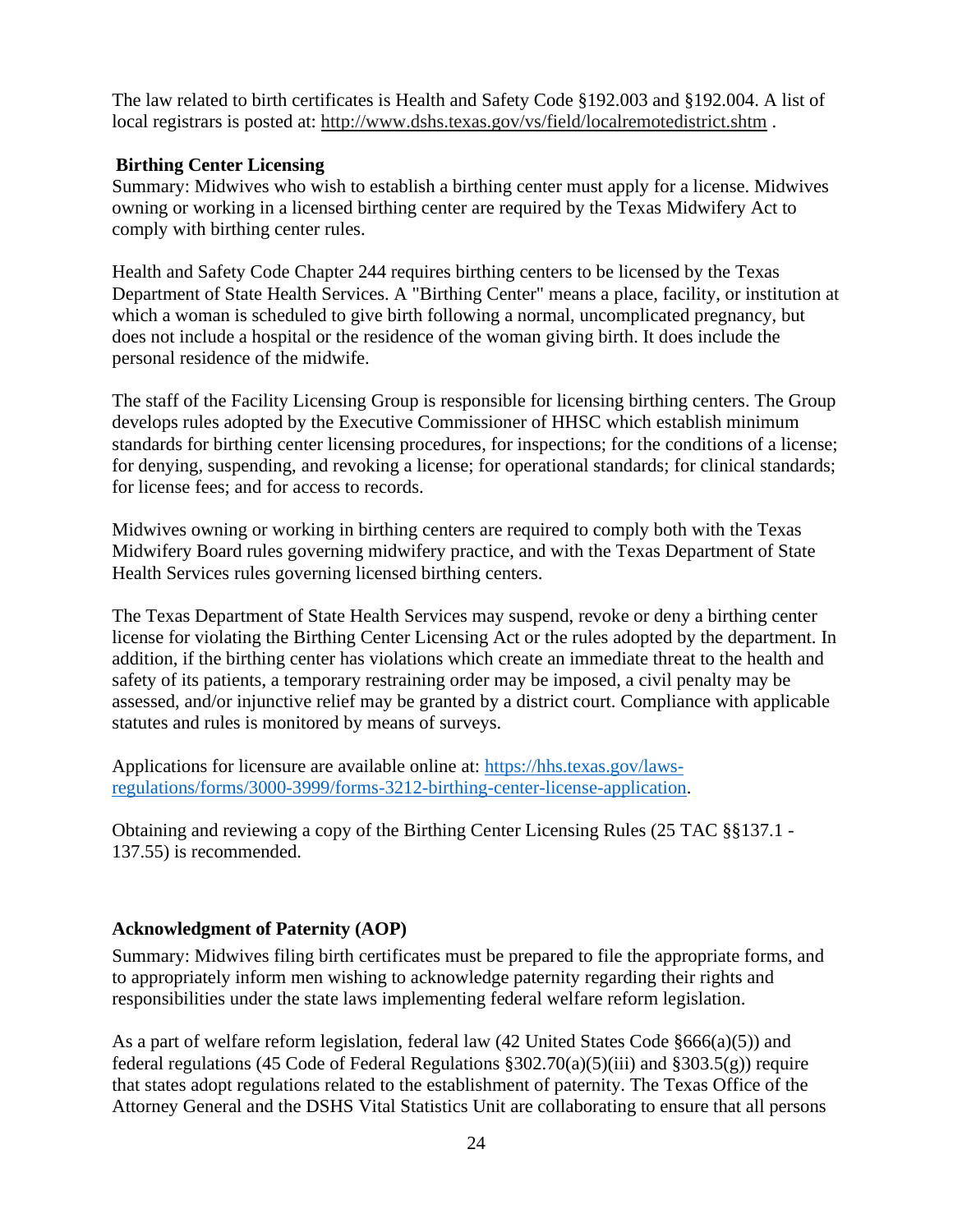filling out birth certificates provide appropriate guidance to parents who may be required to file an Acknowledgment of Paternity (AOP) form in order to establish paternity. Trainings are provided to midwives, registrars, hospital personnel, and other interested parties. After completing the mandatory training, each individual will be given a number for use in completing the AOP.

A person who is certified to complete an AOP must complete an annual training to remain certified.

In general, an AOP is required before a father's name may be listed on the birth certificate if: the parents are not married; if the woman is married to someone other than the person wishing to be listed as the father on the birth certificate; or if the woman was previously divorced or widowed within 12 months prior to the birth.

More information, including information on required training, may be obtained from the Texas Office of the Attorney General at [https://www.oag.state.tx.us/cs/aop/aop\\_train.shtml](http://www.oag.state.tx.us/cs/aop/aop_train.shtml) .

## **Birth Registrar Certification**

Texas Birth Registrar Certification (effective August 11, 2013) was created to improve birth registration in Texas by standardizing the data collection and data entry practices of birth registrars. Requiring certification ensures that birth registrars in Texas attend training in relevant areas including data collection, TxEVER, security and fraud, and customer service. In order to file birth certificates, midwives need to become certified birth registrars.

Each Birth Registrar will need to complete an online Birth Registrar Application in order to become certified. Before completing the application, the Birth Registrar must have completed the following:

- Currently registered in the TxEVER system must have a unique TxEVER User ID and password.
- Currently AOP certified.
- Completed the TxEVER-Birth online training.
- Signed the Oath of Confidentiality / Non-disclosure statement.

Midwives will need to be currently licensed to become certified. Each Birth Registrar will need to be re-certified every two years based on the date of the initial certification. Eight (8) hours of continuing education is required for each renewal.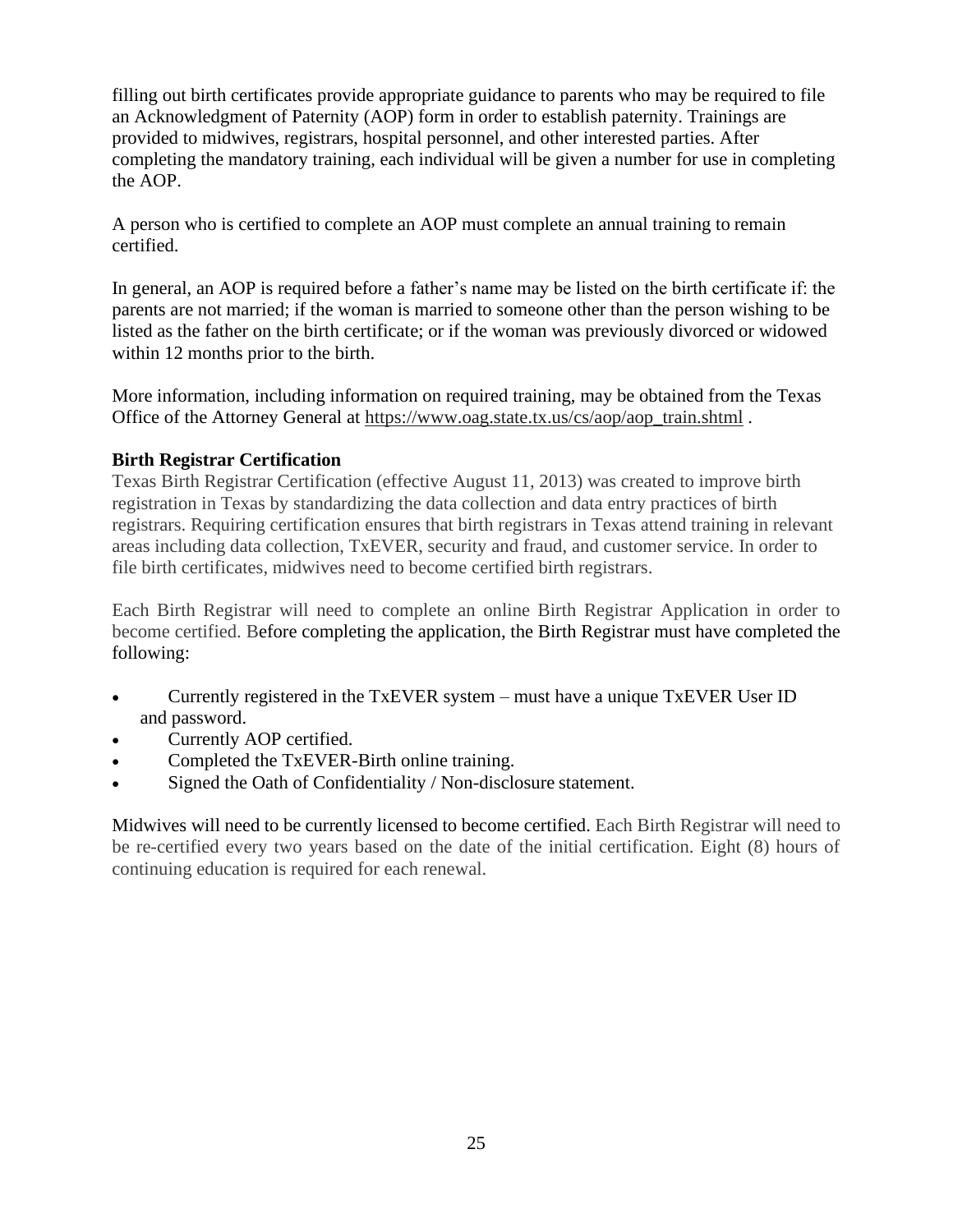More information is available from Texas Vital Statistics at: <http://www.dshs.texas.gov/vs/field/BRC/default.shtm> .

## **Medicaid**

Beginning January 1, 2013, licensed midwife (LM) providers can enroll in Texas Medicaid. The online Provider Enrollment on the Portal (PEP) and the paper Texas Medicaid Provider Enrollment Application have been updated to allow for the enrollment of LMs.

The updated paper Texas Medicaid Provider Enrollment Application is version XXII. A checkbox for the LM provider type and the Physician's Letter of Agreement form, which will be required for LMs and certified nurse midwives, will also be added to this version of the paper application. For more information or for assistance with completing the application, call the TMHP Contact Center at 1-800-925-9126.

# **NPI Numbers**

The Administrative Simplification provisions of the *Health Insurance Portability and Accountability Act of 1996 (HIPAA)* mandated the adoption of a standard unique identifier for health care providers. The National Plan and Provider Enumeration System (NPPES) collects identifying information on health care providers and assigns each a unique **National Provider Identifier (NPI)**. Information is available online at:

[https://nppes.cms.hhs.gov/NPPES/Welcome.do.](https://nppes.cms.hhs.gov/NPPES/Welcome.do)

# **VI.III Required Provision of Informational Materials**

## **Postpartum Depression Resource List**

Summary: State law requires midwives to provide a reference list on pregnancy, parenting and depression prepared by the Department of State Health Services to all clients.

The Texas Legislature passed HB 341, Parenting and Postpartum Counseling Information, in the 78th Regular Legislative Session (2003). This law, effective Sept. 1, 2003, requires physicians, midwives, hospitals and birthing centers who provide prenatal care to a pregnant woman during gestation or at delivery to provide the woman with a current resource list of professional organizations that provide postpartum counseling and assistance to parents.

The list, the "Pregnancy, Parenting and Depression Resource List", is maintained by the Texas Department of State Health Services (DSHS). In addition, it must be documented in the client's chart that she received this information and the documentation must be retained for a minimum of three years. It is recommended that the information be given twice, once at the first prenatal visit and again after delivery.

This list contains the names and addresses of professional organizations that can help pregnant and postpartum women find a local resource that meets their needs. There are also some toll-free assistance phone lines. The list is updated regularly.

To view an updated resource list, you should visit the DSHS website at: [http://www.dshs.texas.gov/mch/depression.shtm.](http://www.dshs.texas.gov/mch/depression.shtm)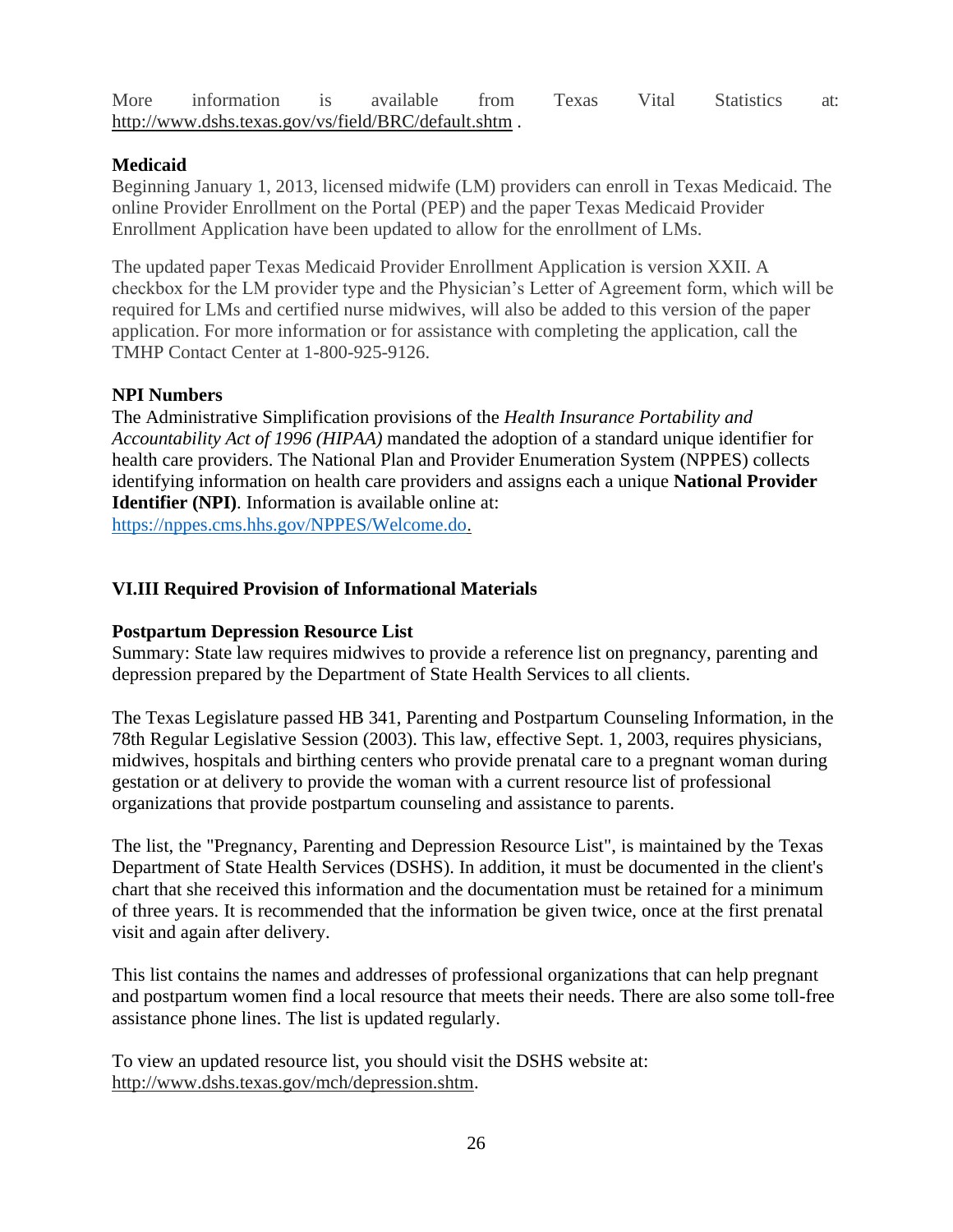#### **SIDS**

During the 2005 regular legislative session, legislators passed SB 316, which requires hospitals, birthing centers, physicians, nurse-midwives, and midwives who provide prenatal care to pregnant women during gestation or at delivery to provide the woman and the father of the infant or other adult caregiver for the infant with a resource pamphlet that includes information on postpartum depression, shaken baby syndrome, immunizations and newborn screening. Providers must document in the client's chart that she received this information and the documentation must be retained for a minimum of five years. It is recommended that the information be given twice, once at the first prenatal visit and again after delivery. Additional details of the law can be located in the Texas Health and Safety Code Section 161.501. During the 2011 legislative session, an amendment was made requiring the addition of pertussis information to the pamphlet distributed by providers. DSHS has added the required pertussis information to the Information for Parents of Newborns pamphlet. The related bill is HB3336.

#### More information is available at:

http://www.dshs.texas.gov/mch/parents\_of\_newborn.shtm?terms=parents%20of%20newborn%2 [0children.](http://www.dshs.texas.gov/mch/parents_of_newborn.shtm?terms=parents%20of%20newborn%252)

#### **Shaken Baby**

During the 2005 regular legislative session, legislators passed SB 316, which requires hospitals, birthing centers, physicians, nurse-midwives, and midwives who provide prenatal care to pregnant women during gestation or at delivery to provide the woman and the father of the infant or other adult caregiver for the infant with a resource pamphlet that includes information on postpartum depression, shaken baby syndrome, immunizations and newborn screening. Providers must document in the client's chart that she received this information and the documentation must be retained for a minimum of five years. It is recommended that the information be given twice, once at the first prenatal visit and again after delivery. Additional details of the law can be located in the Texas Health and Safety Code Section 161.501. During the 2011 legislative session, an amendment was made requiring the addition of pertussis information to the pamphlet distributed by providers. DSHS has added the required pertussis information to the Information for Parents of Newborns pamphlet. The related bill is HB3336.

#### More information is available at:

http://www.dshs.texas.gov/mch/parents\_of\_newborn.shtm?terms=parents%20of%20newborn%2 [0children.](http://www.dshs.texas.gov/mch/parents_of_newborn.shtm?terms=parents%20of%20newborn%252)

#### **Vaccine Schedule**

During the 2005 regular legislative session, legislators passed SB 316, which requires hospitals, birthing centers, physicians, nurse-midwives, and midwives who provide prenatal care to pregnant women during gestation or at delivery to provide the woman and the father of the infant or other adult caregiver for the infant with a resource pamphlet that includes information on postpartum depression, shaken baby syndrome, immunizations and newborn screening. Providers must document in the client's chart that she received this information and the documentation must be retained for a minimum of five years. It is recommended that the information be given twice, once at the first prenatal visit and again after delivery. Additional details of the law can be located in the Texas Health and Safety Code Section 161.501. During the 2011 legislative session, an amendment was made requiring the addition of pertussis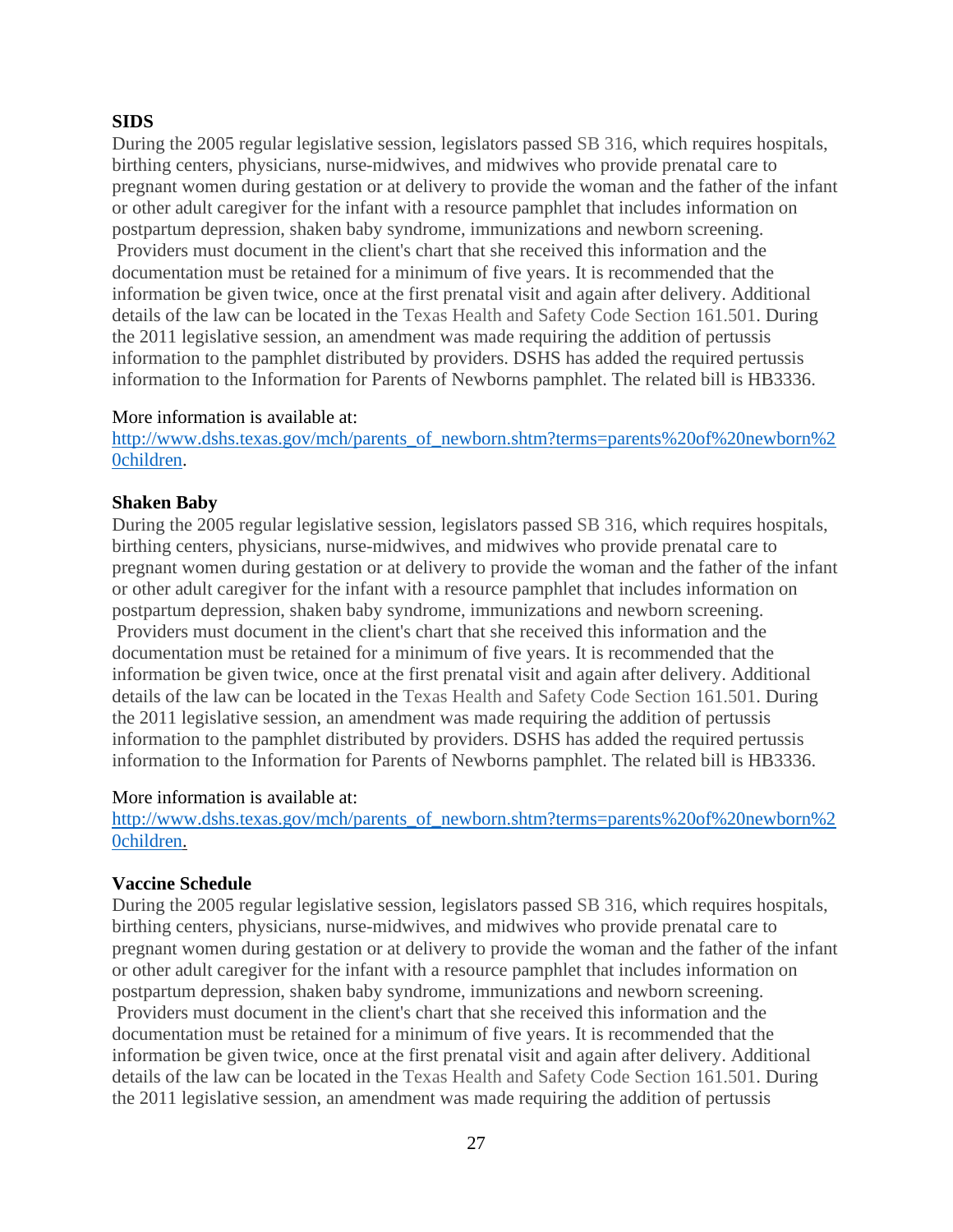information to the pamphlet distributed by providers. DSHS has added the required pertussis information to the Information for Parents of Newborns pamphlet. The related bill is HB3336.

#### More information is available at:

http://www.dshs.texas.gov/mch/parents\_of\_newborn.shtm?terms=parents%20of%20newborn%2 [0children.](http://www.dshs.texas.gov/mch/parents_of_newborn.shtm?terms=parents%20of%20newborn%252)

# **Pertussis**

During the 2005 regular legislative session, legislators passed SB 316, which requires hospitals, birthing centers, physicians, nurse-midwives, and midwives who provide prenatal care to pregnant women during gestation or at delivery to provide the woman and the father of the infant or other adult caregiver for the infant with a resource pamphlet that includes information on postpartum depression, shaken baby syndrome, immunizations and newborn screening. Providers must document in the client's chart that she received this information and the documentation must be retained for a minimum of five years. It is recommended that the information be given twice, once at the first prenatal visit and again after delivery. Additional details of the law can be located in the Texas Health and Safety Code Section 161.501. During the 2011 legislative session, an amendment was made requiring the addition of pertussis information to the pamphlet distributed by providers. DSHS has added the required pertussis information to the Information for Parents of Newborns pamphlet. The related bill is HB3336.

## More information is available at:

http://www.dshs.texas.gov/mch/parents\_of\_newborn.shtm?terms=parents%20of%20newborn%2 [0children.](http://www.dshs.texas.gov/mch/parents_of_newborn.shtm?terms=parents%20of%20newborn%252)

# **Cord Blood Registry**

The Texas Cord Blood Bank (TCBB) allows families the opportunity to donate their infant's cord blood, regardless of socioeconomic status, to ensure that all patients needing a bone marrow/stem cell transplant are given this opportunity. More information, including training information on collecting cord blood, is available at:

[https://parentsguidecordblood.org/en/banks/texas-cord-blood-bank.](https://parentsguidecordblood.org/en/banks/texas-cord-blood-bank)

## **Dangers of Heatstroke**

House Bill 2574 (2015) requires that licensed midwives include information on the dangers of heatstroke in a child left unattended in a motor vehicle. The resource pamphlet should be giving to the client during prenatal care, and/or at delivery to the mother, father or caregiver.

## More information is available at:

http://www.dshs.texas.gov/mch/parents\_of\_newborn.shtm?terms=parents%20of%20newborn%2 [0children.](http://www.dshs.texas.gov/mch/parents_of_newborn.shtm?terms=parents%20of%20newborn%252)

## **Information on Down's Syndrome**

House Bill (2015) requires that healthcare providers give information on Down's Syndrome to expectant parents when administering a test or diagnosing Down's Syndrome.

More information is available at: <http://www.dshs.texas.gov/birthdefects/downsyndrome/> .

# **Information on Cytomegalovirus**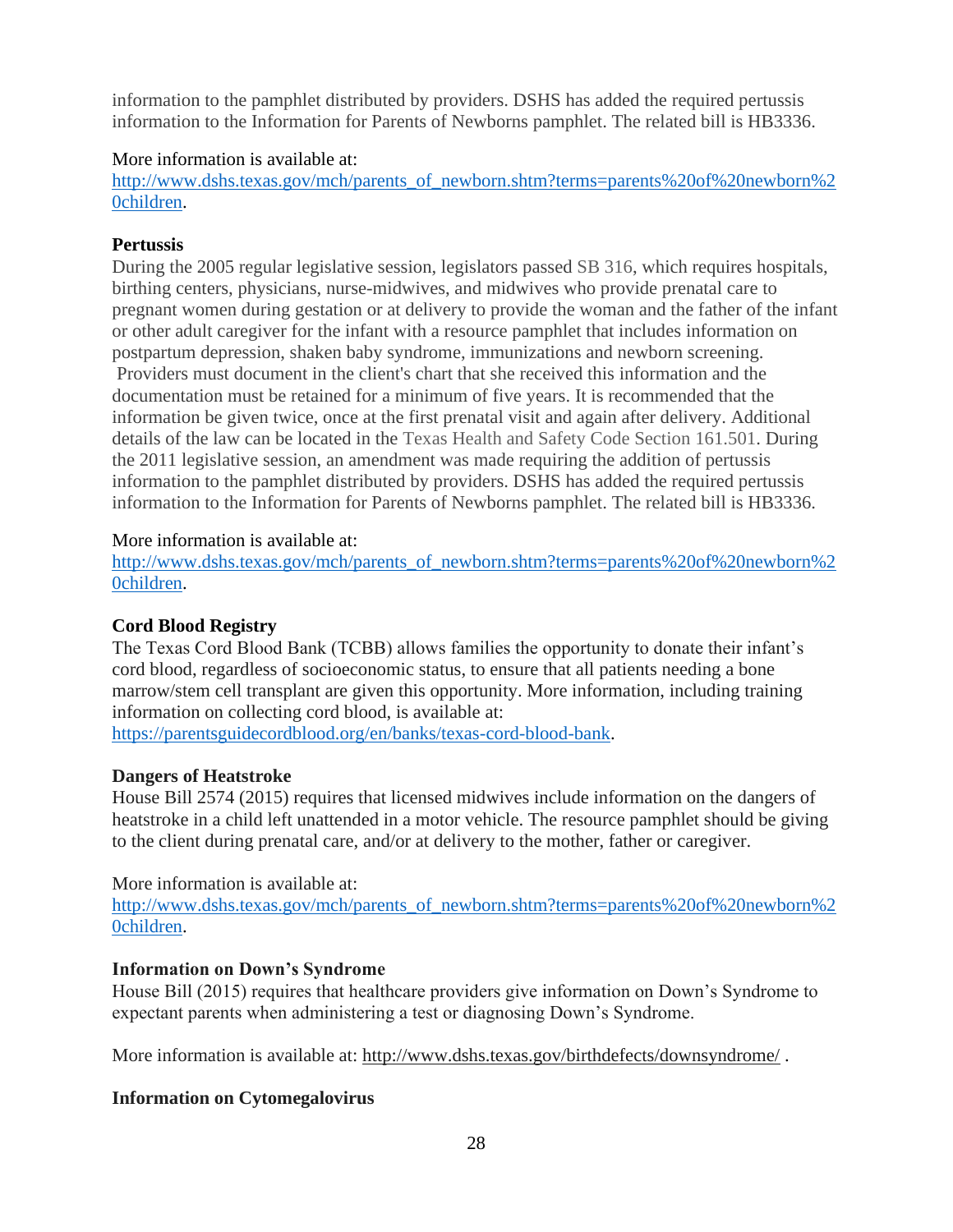House Bill (2015) requires licensed midwives who provide prenatal care to give a resource pamphlet on the incidence of a cytomegalovirus (CMV), birth defects caused by congenital CMV and available resources for the family of an infant born with CMV.

More information is available at:

[http://www.dshs.texas.gov/mch/parents\\_of\\_newborn.shtm?terms=parents%20of%20newborn%2](http://www.dshs.texas.gov/mch/parents_of_newborn.shtm?terms=parents%20of%20newborn%252)  [0children.](http://www.dshs.texas.gov/mch/parents_of_newborn.shtm?terms=parents%20of%20newborn%252)

# **VI.IV Other**

## **Family Violence, Child Abuse and Mandatory Reporting Laws**

Summary: Midwives must report abuse or neglect which affects a child.

Family violence and sexual abuse bring up many threatening and uncomfortable issues for health care professionals. Screening for abuse history is not a common practice during pre-natal care, and yet statistics indicate that abuse is more common than placenta previa or gestational diabetes and has potentially as negative a result for mother and child. In fact, abuse during pregnancy is indicative of a relationship prone to more severe and possibly life-threatening abuse throughout. Intrauterine bruising, fetal bone fractures and joint dislocations secondary to abuse have been reported as well as the more common incidence of miscarriage and low birth weight associated with battering during pregnancy. Such consequences could be and most certainly should be described as prenatal child abuse.

A report of child abuse can be made to your local child protection agency or to state or local law enforcement. If the minor was abused by a person not responsible for the child's care, custody or welfare, then the report cannot be taken by the Department of Protective and Regulatory Services or their local agencies. Those reports should be made to the local law enforcement. The identity of the individual making the report is confidential and cannot be disclosed except to law enforcement or by order of the court.

Abuse is also defined as sexual conduct harmful to a child's mental, emotional or physical welfare. A child is defined as an unmarried person under the age of 18 who has not been emancipated. (If the patient who discloses abuse is an adult or an emancipated child, you are not required to report the abuse but you are required by another state law to thoroughly document and refer.) For more information, definitions of terms, reporting requirements, and penalties for offenses, refer to Texas Family Code, Section 261, and Texas Penal Code, Section 21.11.

A person who knowingly fails to report has committed an offense classified as a Class B misdemeanor. The 1996 Texas Family Code, Title 5, subtitle E, Section 261.101, Subchapter B, Subsections a, b, and c, states that a professional who has cause to believe that a child has been or may be abused or neglected is required to report the abuse within 48 hours. Section 261 defines abuse as (among other things) physical injury that results in substantial harm to a child, or the genuine threat of substantial harm from physical injury.

# **CLIA Certificate of Waiver**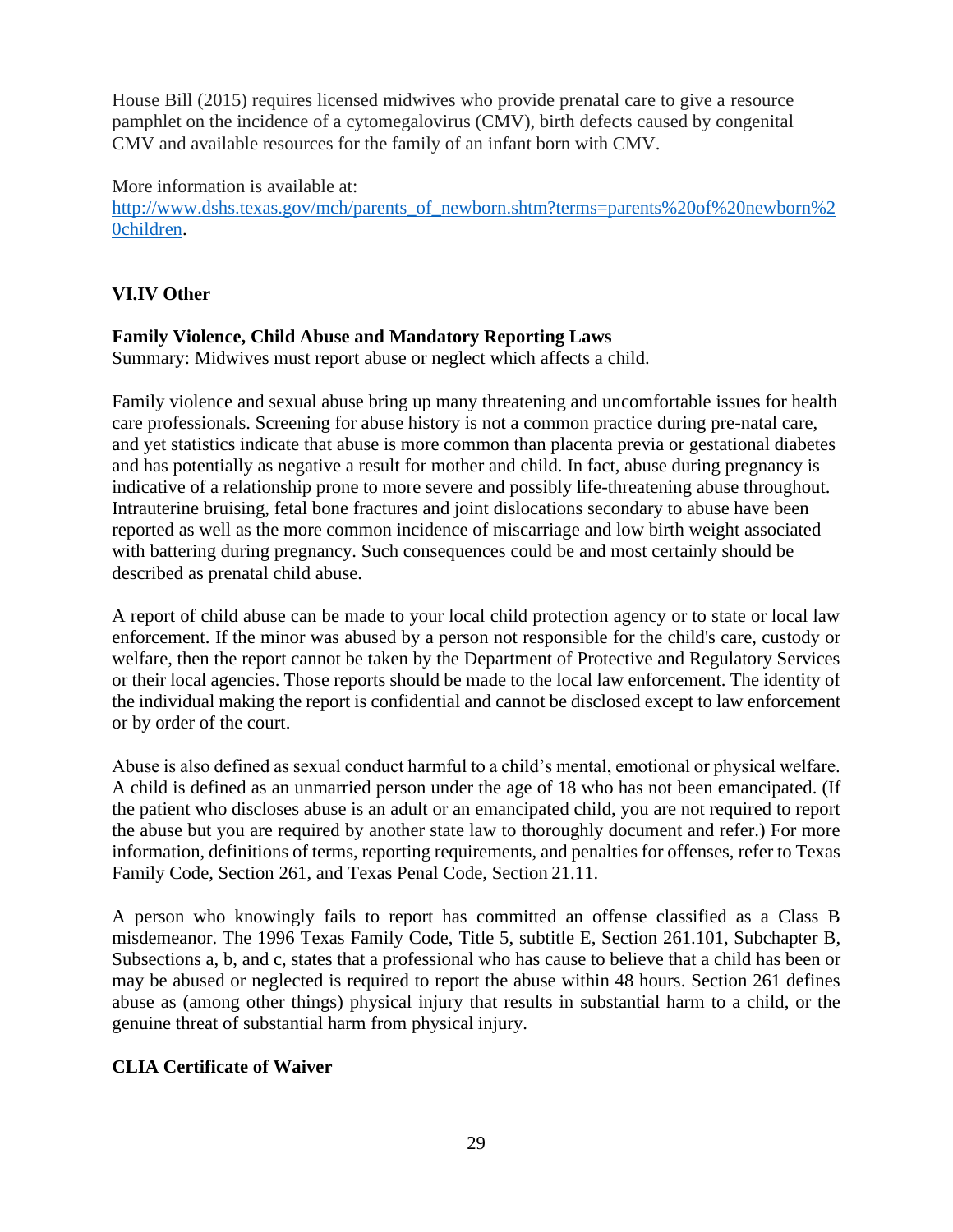Summary: This federal legislation requires that all types of lab testing be performed in accordance with federal standards.

Midwives who perform specific tests, including urine dipsticks, which are listed at the lowest category of complexity called waived tests, must register and apply for a Certificate of Waiver. The information required, including application and correct office to which to send the paperwork (Texas is divided into zones), can be obtained from the Health Facility Licensing Group, Texas Department of State Health Services, [https://hhs.texas.gov/doing-business](https://hhs.texas.gov/doing-business-hhs/provider-portals/health-care-facilities-regulation/laboratories-clinical-laboratory-improvement-amendments)[hhs/provider-portals/health-care-facilities-regulation/laboratories-clinical-laboratory](https://hhs.texas.gov/doing-business-hhs/provider-portals/health-care-facilities-regulation/laboratories-clinical-laboratory-improvement-amendments)[improvement-amendments.](https://hhs.texas.gov/doing-business-hhs/provider-portals/health-care-facilities-regulation/laboratories-clinical-laboratory-improvement-amendments)

# **Other Health Related Professions**

Summary: The laws which govern the regulation of health professions (including medicine, nursing, etc.) in Texas can now be found in the Occupations Code. Each regulatory board then establishes rules to implement its enabling statute.

The Texas Occupations Code contains laws related to the licensing, regulation and scope of practice of many health professionals. Each of these professions may have standards or requirements that restrict the use of certain professional titles, or the types of activities that may be provided by unlicensed persons.

# **HIPAA**

.

Summary: This federal law, the Health Insurance Portability and Accountability Act, imposes specific requirements on covered health care providers. DSHS has links and guidance available at: [http://www.dshs.texas.gov/hipaa/default.shtm.](http://www.dshs.texas.gov/hipaa/default.shtm)

# **What is HIPAA?**

HIPAA is the acronym of the Health Insurance Portability and Accountability Act of 1996. The main purpose of this federal statute was to help consumers maintain their insurance coverage, but it also includes a separate set of provisions called **Administrative Simplification**, which include:

- Standardized electronic transmission of common administrative and financial transactions (such as billing and payments)
- Unique health identifiers for individuals, employers, health plans, and heath care providers
- Privacy and security standards to protect the confidentiality and integrity of individually identifiable health information

# **Penalties for Failure to Comply with HIPAA**

The legislation carries heavy civil and criminal penalties for failure to comply. US DHHS Office for Civil Rights will enforce civil penalties that may include penalties from \$100 per violation to \$25,000 per calendar year. US Department of Justice will enforce criminal penalties which may include up to 10 years imprisonment and a \$250,000 fine.